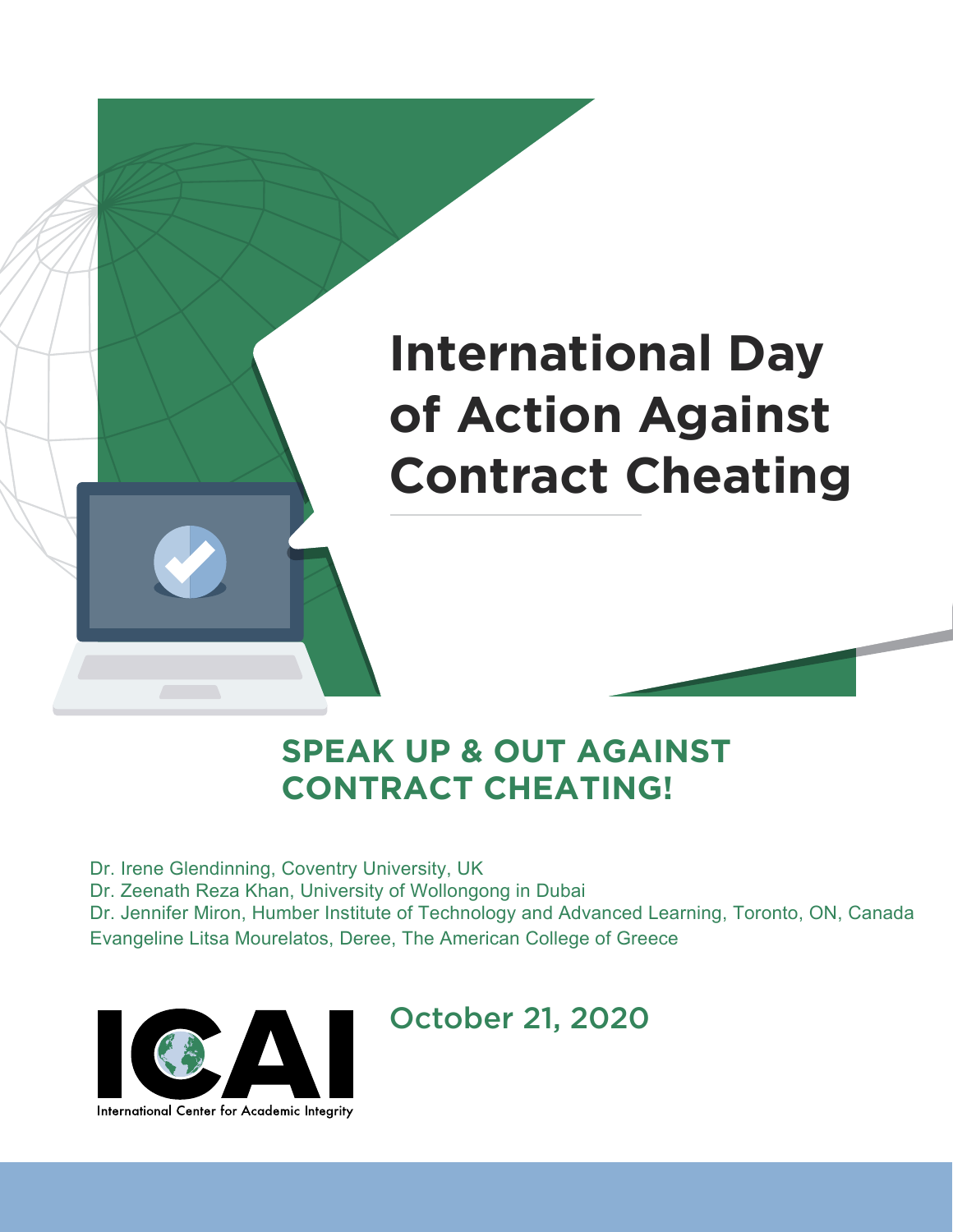

### Contract Cheating Definitions

"Contract cheating…is a basic relationship between three actors; a student, their university, and a third party who completes assessments for the former to be submitted to the latter, but whose input is not permitted. 'Completes' in this case means that the third party makes a contribution to the work of the student, such that there is reasonable doubt as to whose work the assessment represents" (Draper & Newton, 2017, p. 1).

"Contract cheating happens when a third party completes work for a student who then submits it to an education provider as their own, where such input is not permitted" (QAA, 2020, p. 3).

"outsourcing of student work to third parties" (Lancaster & Clarke, 2016, p. 639).

"Contract cheating occurs when a student procures a third party (who knows about and benefits from the transaction) to produce academic work (that is usually, but not always assessable work) that the student then submits to an educational institution as if it were their own" (Ellis, Zucker, & Randall, 2018, p. 1).

 "Contract cheating can happen through "family and friends; academic custom writing sites; legitimate learning sites (eg. file sharing, discussion and microtutoring sites); legitimate non-learning sites (eg. freelancing sites and online auction sites); paid exam takers; and pre-written essay banks" (Ellis, Zucker, & Randall, 2018, p. 2)

### **ARTICLES/RESOURCES OF INTEREST**

- Draper, M. & Newton, P. (2017). A legal approach to contract cheating. *International Journal for Academic Integrity,*  13(11), 1-16.
- Ellis, C., Zucker, I.M., & Randall, D. (2018). The infernal business of contract cheating: Understanding the business processes and models of academic custom writing sites. *International Journal for Educational Integrity,* 14(1), 1-21. DOI 10.1007/s40979-017-0024-3
- Lancaster, T., & Clarke, R. (2016). Contract cheating: The outsourcing of assessed student work. In T. Bretag (Ed.), Handbook of academic integrity (pp. 639-654). Springer-Nature. DOI 10.1007/978-981-287-098-8
- Quality Assurance Agency (QAA) UK. (2020). Contracting to cheat in higher education. How to address essay mills and contract cheating (2nd ed). Retrieved from QAA Document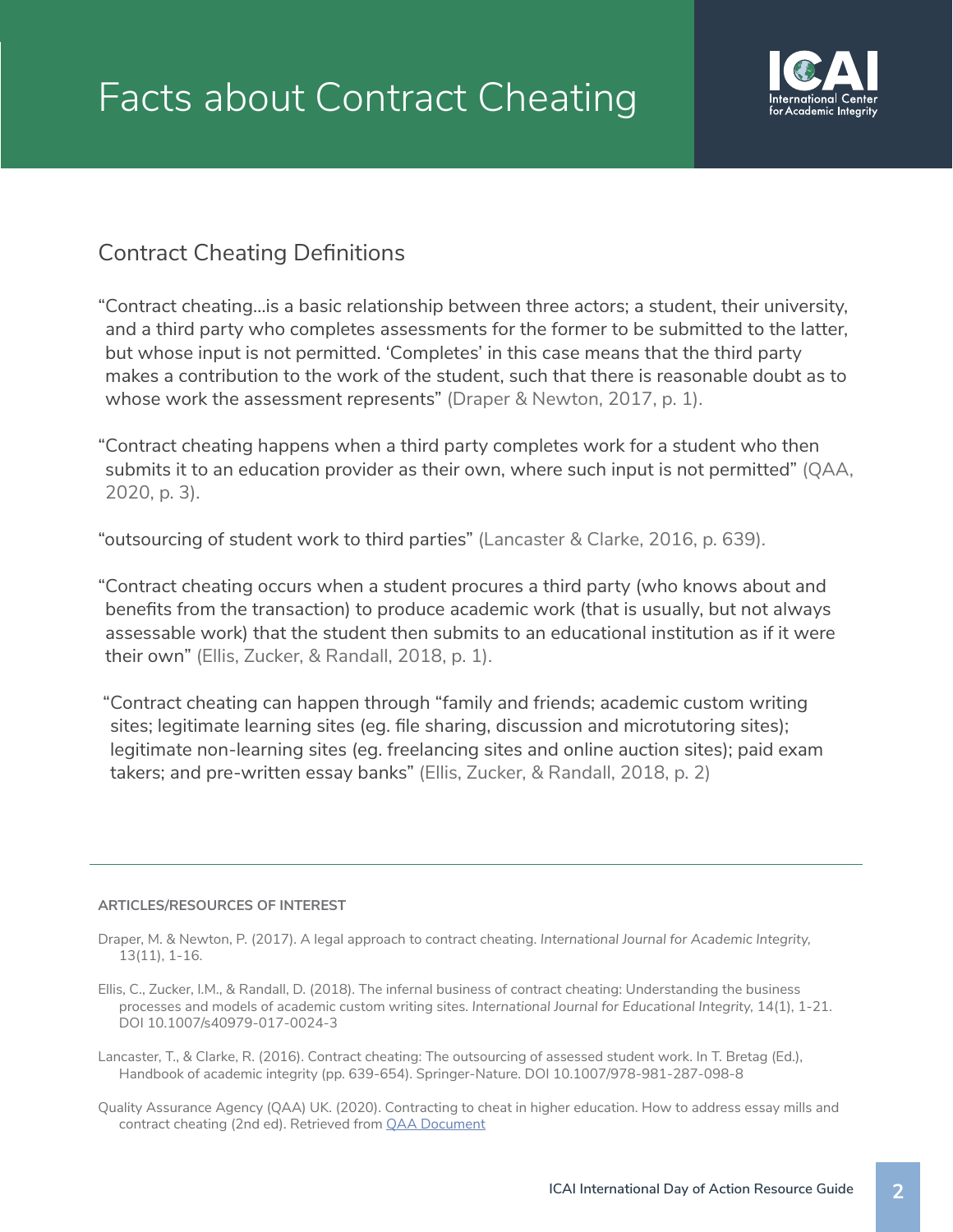

## We have an idea of the incidence of contract cheating

3.5% of students in higher education admit to using sites on the internet where they pay for academic work to be completed [e.g. essay mills, homework sites] (Newton, 2018)

- What is the gravity of this percentage to your organization? Think about this in the numbers of students who are potentially engaging in contract cheating as well as what programs, and therefore what graduates, are potentially participating in contract cheating (e.g. nurses, physicians, lawyers, business experts, engineers). What are the implications for the student, the faculty, the organization, and the public if students have gaps in their knowledge and character?
- Take a look at the following articles to learn more about the impact of contract cheating for graduates who go on to work in professions.

### **ARTICLES OF INTEREST**

Lancaster, T. & Clarke, R. (2015). Examining contract cheating, essay mills use and academic misconduct by students in health courses, Contract cheating Research, 1-18. Retrieved from https://www.researchgate.net/profile/Thomas\_ Lancaster/publication/323425525\_Examining\_Contract\_Cheating\_Essay\_Mill\_Use\_and\_Academic\_Misconduct\_by\_ Students\_on\_Health\_Courses/links/5a956d4daca27214056920dd/Examining-Contract-Cheating-Essay-Mill-Useand-Academic-Misconduct-by-Students-on-Health-Courses.pdf

Newton. P. M. (2018) How common is commercial contract cheating in higher education and visit increasing? A systematic review *Frontiers in Education,* 3(67), 1-18. https://doi.org/10.3389/feduc.2018.00067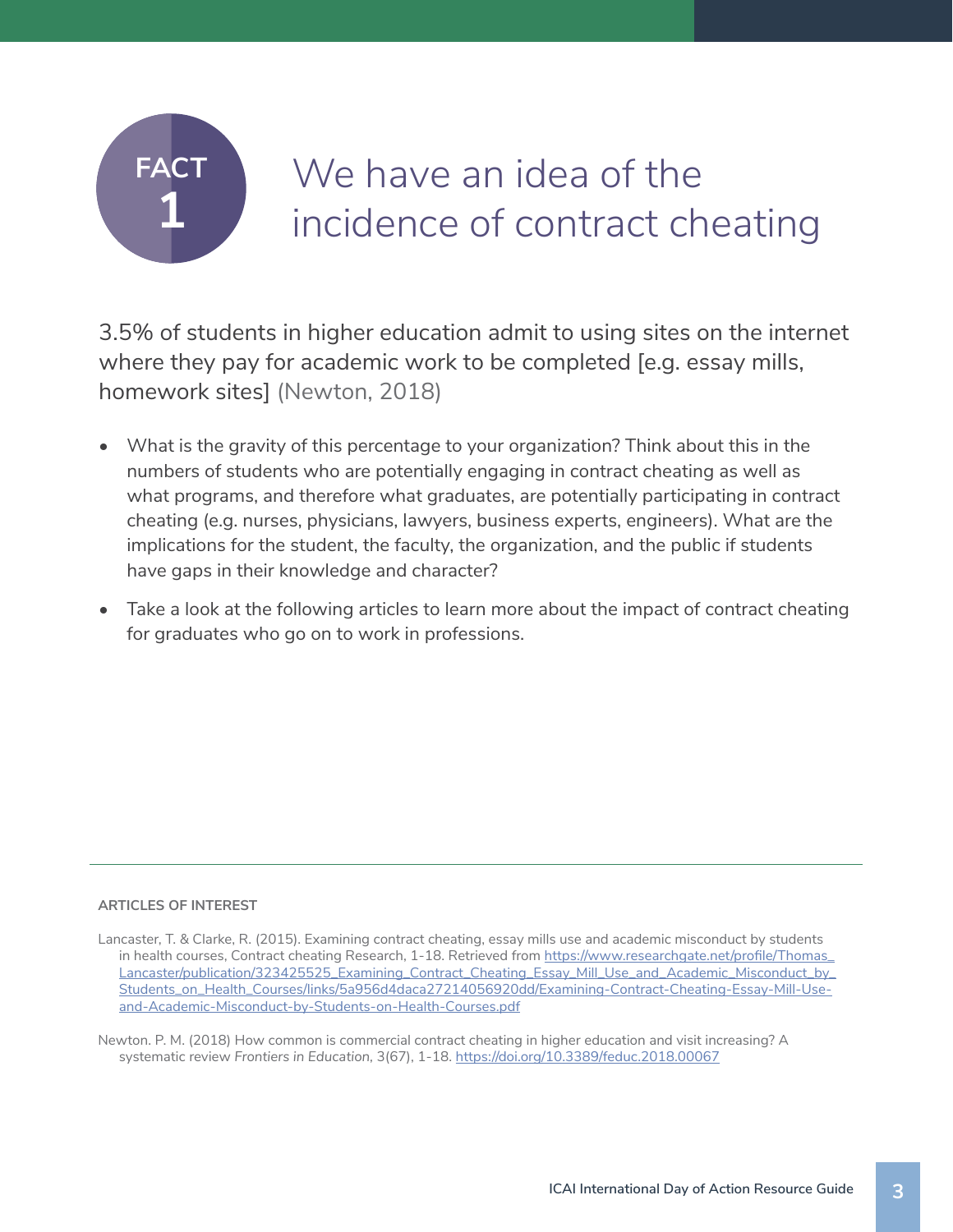## Contract cheating rates are increasing

A recent systematic review reported rates of contract cheating were over 20% in nine different samples of students from 2009 and later so it suggests that contract cheating is on the rise (Newton, 2018).

• Recent events caused by COVID-19 have created stressful situations where students and faculty were pushed into sudden, sweeping changes in the delivery of educational offerings. Such chaos may create the perfect storm for students to make choices that jeopardize their learning and reputations. If contract cheating is on the rise than our recent world events may potentiate those already reported climbing rates of contract cheating.

#### **ARTICLE OF INTEREST**

Newton. P. M. (2018) How common is commercial contract cheating in higher education and visit increasing? A systematic review *Frontiers in Education,* 3(67), 1-18. https://doi.org/10.3389/feduc.2018.00067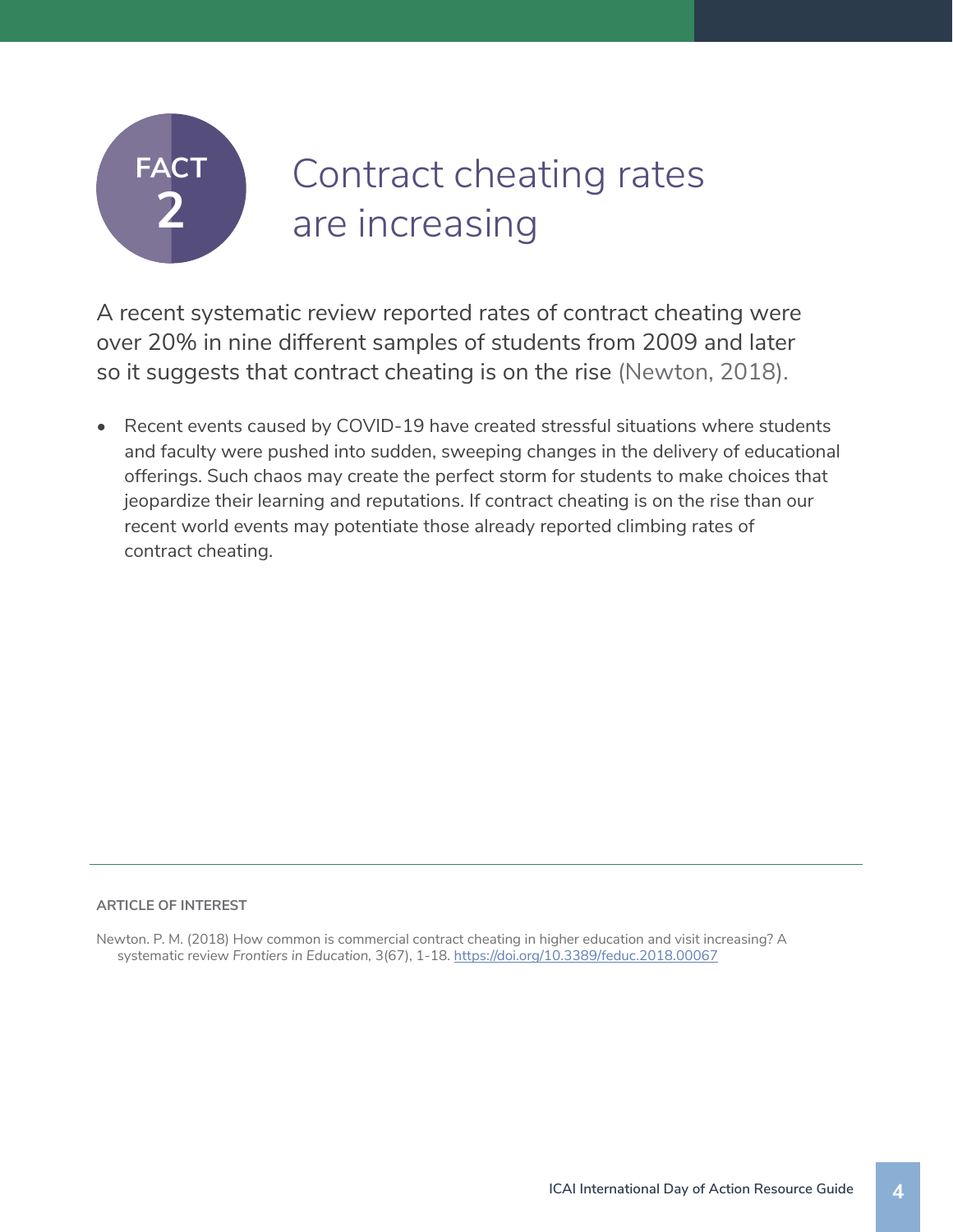## There is no such thing as a cheat proof assignment

No assignment is cheat proof – however "assessment design… remains an important element of institutional strategy to combat contract cheating" (QAA, 2020, p. 2)

- Assessment continues to be an important element of the work we do in the educational system and allows us to understand what students are learning and where there may be gaps that need to be addressed. Our focus should be on the creation of assessments that evaluate learning and not the perfect cheat proof assignment.
- Click the link and see the section titled Reducing Opportunities to Cheat in the QAA-UK document (p. 6 found **QAA**)
- Click the link and see the following site for more information on Assessment Design as it relates to reducing contract cheating **TEQSA Assessment to foster academic integrity**
- Click the link and see the resource that talks about Contract Cheating and Assessment Design **TEQSA Contract cheating symptom not problem**
- Click the link and find a resource that talks about Redesigning Assessments to engage students **TEQSA Redesign high-risk assessments**

- Quality Assurance Agency (QAA) UK. (2020). *Contracting to cheat in higher education. How to address essay mills and contract cheating* (2nd ed). Retrieved from https://www.qaa.ac.uk/docs/qaa/guidance/contracting-to-cheat-in-highereducation-2nd-edition.pdf
- Skaik, S. (nd). Redesigning high-risk assessment to engage students and address contract cheating. *Tertiary Education Quality and Standards Agency* (TEQSA), 1-2. Retrieved from https://www.teqsa.gov.au/sites/default/files/redesigningassessment-cqu.pdf?v=1588831025

Tertiary Education Quality and Standards Agency (TEQSA). (nd). Contract cheating is a symptom, not the problem. Retrieved from https://cheatingandassessment.edu.au/wp-content/uploads/2018/07/SECTOR-RESOURCE-1\_CCsymptom-not-problem.pdf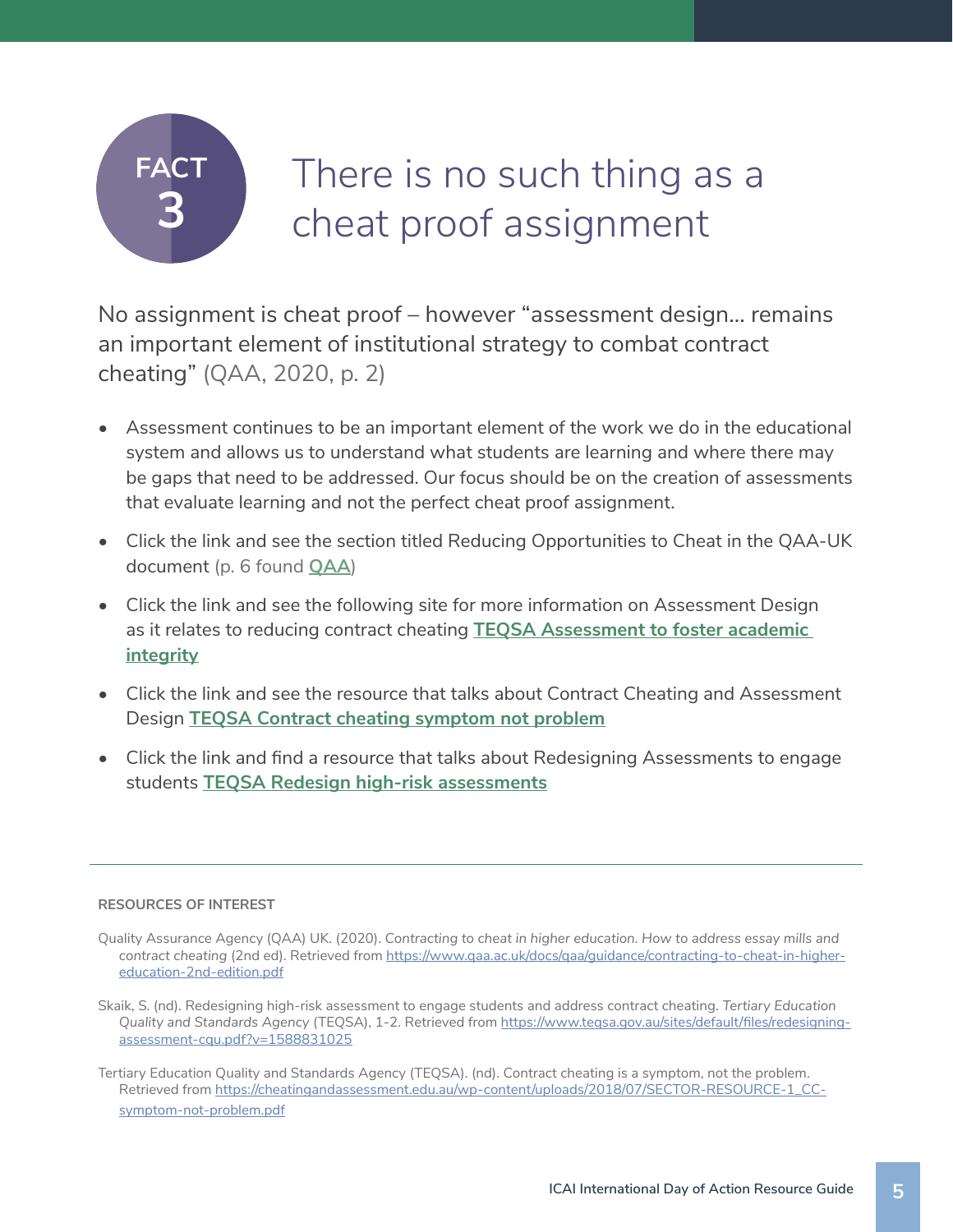

## Contract cheating is a systemic problem

Contract cheating is a "systemic problem, the causes of which are multiple and complex" (Tertiary Education Quality and Standards Agency TEQSA, nd, p. 1).

- We know that contract cheating is an international problem and is happening around the world.
- Take a look at the following link for a resource that talks about a recent study and some contributing factors to contract cheating **https://cheatingandassessment.edu.au/wpcontent/uploads/2018/07/SECTOR-RESOURCE-2\_Three-factors.pdf**

- Tertiary Education Quality and Standards Agency TEQSA. (2017).: *Good practice note: Addressing contract cheating to safeguard academic integrity.* TEQSA Good Practice (pp. 5-6)
- Tertiary Education Quality and Standards Agency TEQSA. (nd). *Three factors contribute to contract cheating.* Retrieved from **TEOSA** Good practice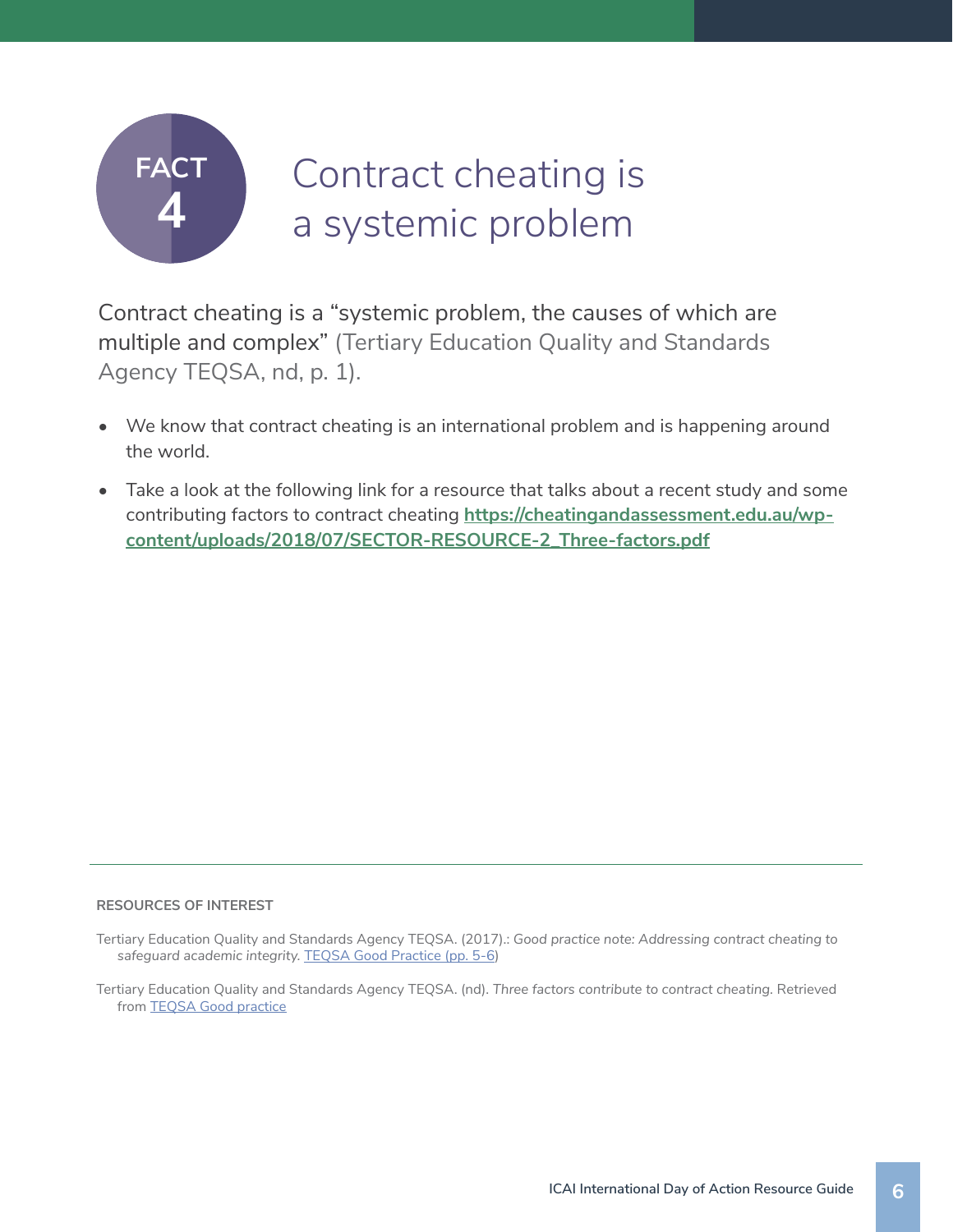## We need to talk more about contract cheating with students

We do not talk enough about contract cheating and academic integrity with students. Not talking about the problem will minimize its importance for students and other members of our learning communities.

- "Students do not appear to be aware of the potential harm involved, such as risk to public safety, which may result from graduates who have incomplete knowledge and skills. Students also appear to be unaware of the damage it does to the reputation of their own qualifications, and the negative effects on the student experience and satisfaction in courses where contract cheating is known to occur" (Australian Government Office for Learning, nd., p. 1).
- To learn more about how to talk with students about contract cheating click on the following link **TEQSA Students not concerned**
- Click on the link and find out how to explain contract cheating to students **TEQSA Beware of ghosts**

- Rundle, K. & Curtis, G. (nd). Beware of ghosts: Explaining contract cheating and ghostwriting and why you shouldn't do it. Tertiary Education Quality and Standards Agency (TEQSA), 1. Retrieved from https://www.teqsa.gov.au/sites/default/ files/explaining-contract-cheating-ghostwriting-partnerships-uwa.pdf?v=1588831017
- Tertiary Education Quality and Standards Agency TEQSA. (nd). Students are not concerned about contract cheating and we are not talking to them about it. Retrieved from https://cheatingandassessment.edu.au/wp-content/ uploads/2018/07/EDUCATOR-RESOURCE-7-Student-lack-of-concern.pdf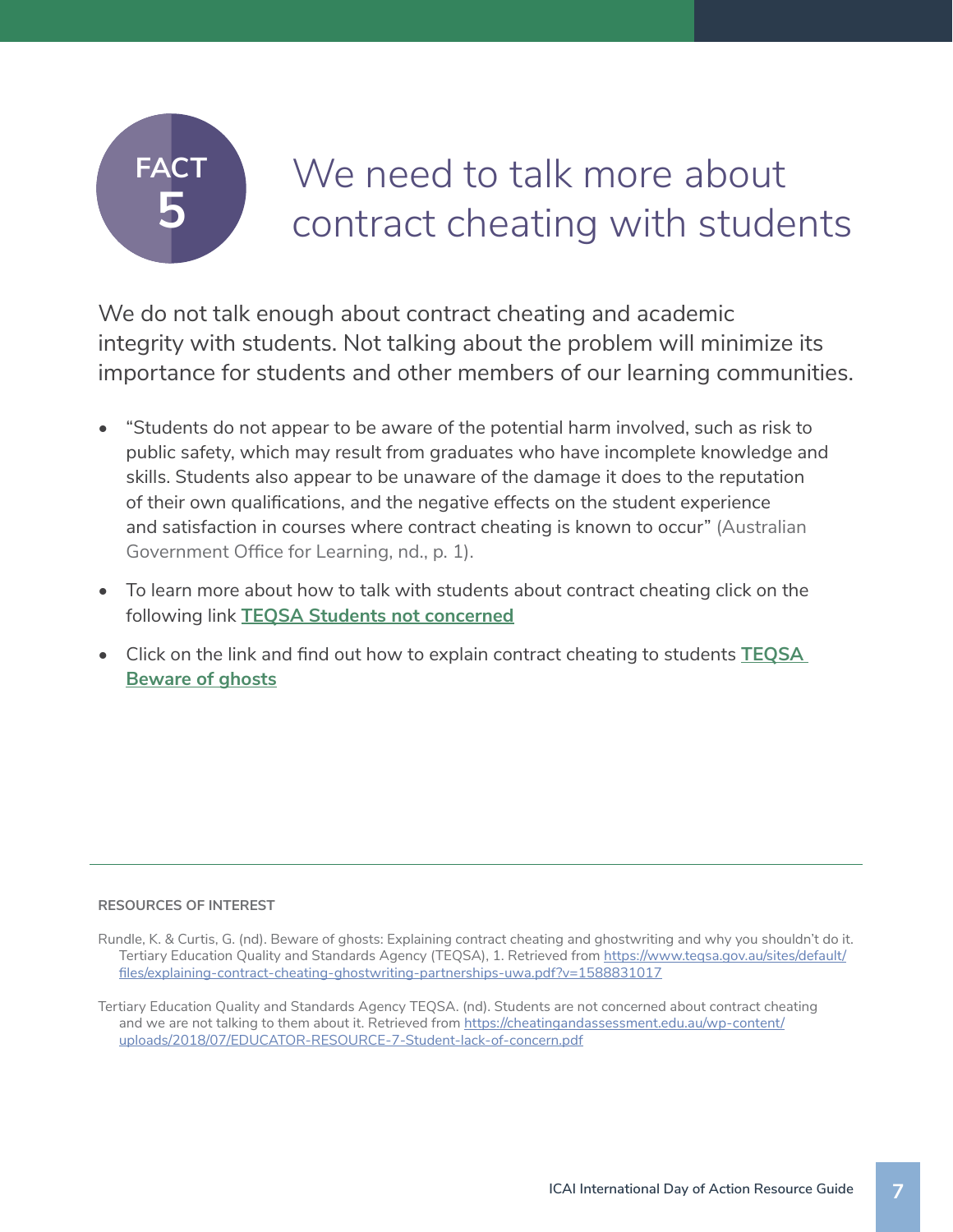## Contract cheating and student blackmail

Students are unaware of the risks to their personal information and their academic careers. Stories are beginning to surface about writers working for Internet sites that offer paid services to complete academic work who go on to blackmail students for more money. It is important to help students understand these sites are businesses and do not have their best interest at heart.

- To find out more about students being blackmailed click on the following links & check out the following articles
- **• Blackmail and scams**
- **• Essay Mills and Blackmail**
- **• TEQSA Contract cheating and Blackmail**

### **ARTICLES/RESOURCES OF INTEREST**

- Ross, J. (2018). *"Contract cheating websites 'Blackmailing Whistle-Blowers'."* Times Higher Education. Retrieved from https://www.timeshighereducation.com/news/contract-cheating-websites-blackmailing-whistleblowers
- Yorke, J., Sefcik, L., & Veeran-Colton, T. (2020). *Contract cheating and blackmail: A risky business? Studies in Higher Education.* DOI:10.1080/03075079.2020.1730313
- Yorke, J., Sefcik, L., & Veeran-Colton, T. (nd). Contract cheating and blackmail. Focus area: Contract cheating. Tertiary Education Quality and Standards Agency (TEQSA), 1-2. Retrieved from https://www.teqsa.gov.au/sites/default/files/ contract-cheating-blackmail.pdf?v=1591659442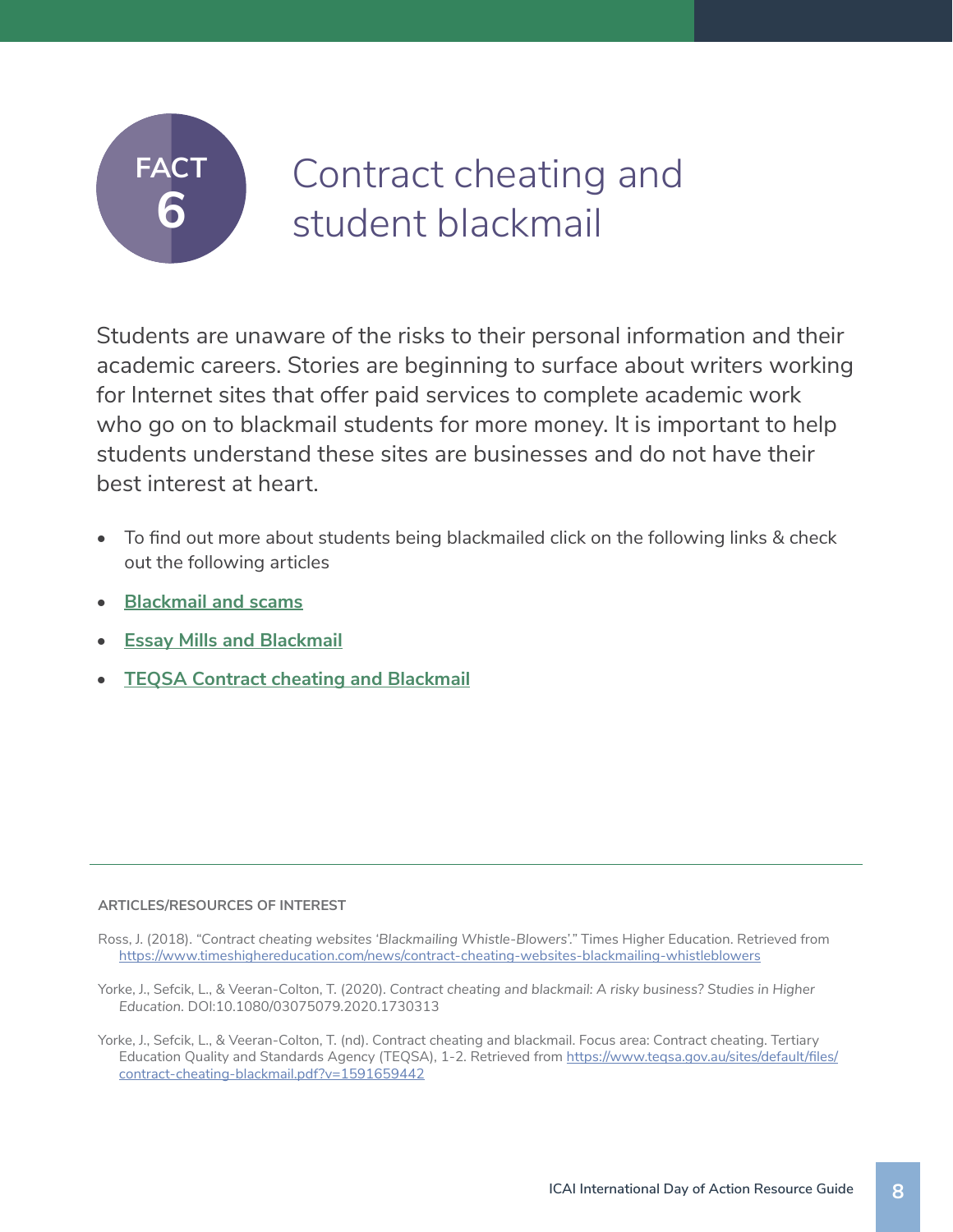## Commercial contract cheating sites are big business

Many online pay for fee contract cheating sites use sophisticated business models and careful marketing strategies to engage students in purchasing their services."Of particular concern is the proliferation of marketing-savvy commercial providers who bombard students via social media, online platforms and other advertising forums of cheating services about their 'academic services'" (Tertiary Education Quality and Standards Agency TEQSA, 2017, p. 7)

- Pay-for-fee academic writing companies may use different domain names but have the same IP address to save money (Ellis, Zucker, & Randall, 2018).
- Often pay-for-fee academic writing companies will use convenient payment methods to make it easier for students to pay (e.g. paypal)
- These sites can "cater to distinct markets" (Ellis, Zucker, & Randall, 2018, p. 2) and focus on specific disciplines and geographical areas so that it seems like students have choice and that the sites offer specialized services (Lancaster, 2020)
- These sites assure confidentiality, plagiarism free assignments, and foster tensions and an adversarial spirit between professors and faculty within academic institutions and their students, suggesting that the online contract cheating services are there for students' needs, they suggest a caring approach toward the student and position the work they do as a resource to help students through unnecessary stressful times (Rowland, Slade, Wong, & Whiting, 2017)
- These sites make it easy for the user to click and order and reduce the academic experience to a transaction (online shopping experience) with opportunities to barter the suggested price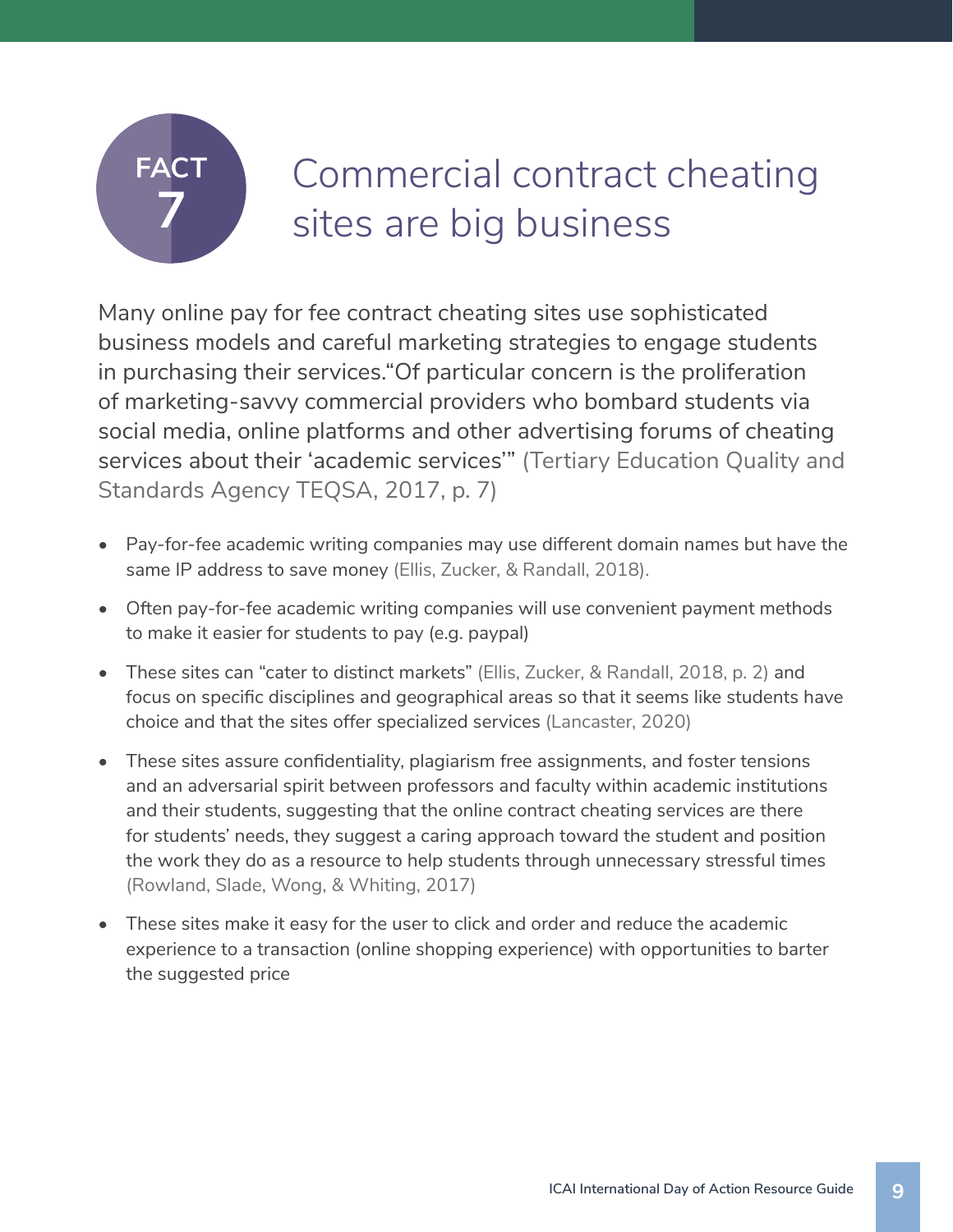- These sites often have specific marketing strategies that emphasize ease, low-costs and high-quality, products that can be customized to the unique need of the student, fast turnaround times (Rowland, Slade, Wong, & Whiting, 2017)
- To find out more about business models and persuasive methods of engaging students to contract cheat, adopted by academic custom writing businesses, take a look at the following articles
- During COVID-19 these sites increased their marketing strategies and played to students' vulnerabilities and stress

#### **ARTICLES/RESOURCES OF INTEREST**

- Ellis, C., Zucker, I.M., & Randall, D. (2018). The infernal business of contract cheating: Understanding the business processes and models of academic custom writing sites. *International Journal for Educational Integrity,* 14(1), 1-21. DOI 10.1007/s40979-017-0024-3
- Lancaster, T. (2020). *Academic discipline integration by contract cheating services and essay mills. Journal of Academic Ethics,* 18(2), 115-127. DOI:10.1007/s1805-019-09357
- Rowland, S., Slade, C., Wong, K., & Whiting, B. (2017). *'Just turn to us': The persuasive features of contract cheating websites. Assessment & Evaluation in Higher Education,* 43(4), 652-665. DOI.org/10.1080/02602938.2017.1391948
- Tertiary Education Quality and Standards Agency. (2017). *Good practice note: Addressing contract cheating to safeguard academic integrity.* https://www.teqsa.gov.au/sites/default/files/good-practice-note-addressing-contract-cheating. pdf?v=1507082628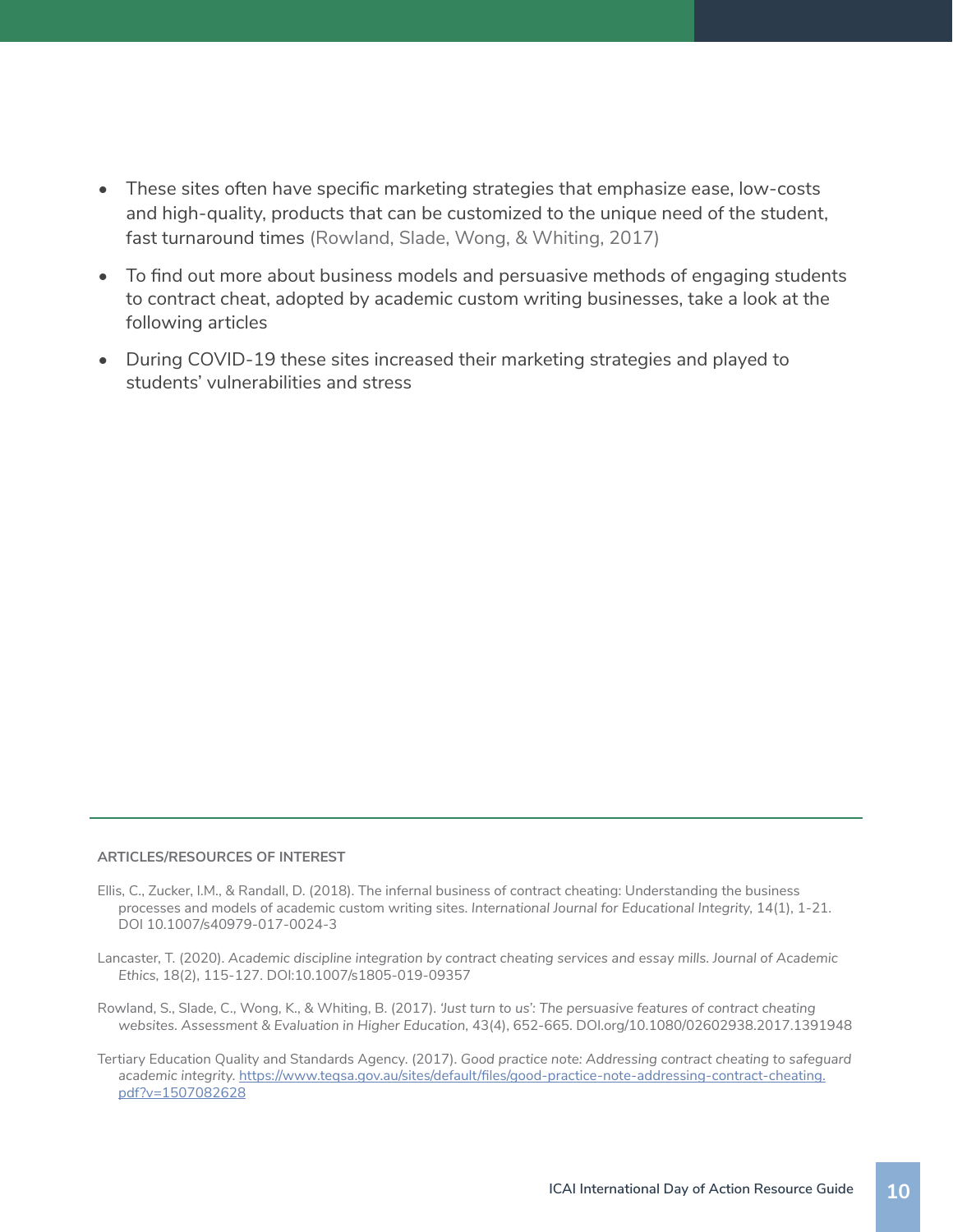## There are costs to contract cheating

When a student engages in contract cheating it is a form of academic dishonesty and jeopardizes how we assess knowledge and skill. This may result in gaps in knowledge that can in turn affect their competence in their chosen professional fields after they graduate and move into the workforce. This in turn, puts those that they provide care and service to in harm's way.

- Researchers have reported that when students behave dishonestly in their studies they also behave dishonestly in their professional careers
- The following articles speak to research findings that highlight the problems with contract cheating as it relates to the inability to properly assess student learning, as well as, the worries about dishonest academic behaviour and how that translates to professional acts of dishonesty

### **ARTICLES OF INTEREST**

- Bremner, C. (2020), Pakistan International Airlines grounds one third of Pilots after crash, The Times, 26th June 2020. Retrieved from https://www.thetimes.co.uk/article/pakistan-international-airlines-grounds-third-of-pilots-after-crashnkdwj8gxs
- Guerrero-Dib, J., Portales, L., & Heredia-Escorza, Y. (2020). Impact of academic integrity on workplace ethical behaviour. *International Journal for Educational Integrity,* 16(2), 1-18. DOI.org/10.1007/s40979-020-0051-3
- Harding, T., Carpenter, D., Finelli, C. & Passow, H. (2004). Does academic dishonesty relate to unethical behavior in professional practice? An exploratory study. *Science and Engineering Ethics,* 10(2), 311-324.
- Lancaster, T. & Clarke, R. (2015). *Examining contract cheating, essay mills use and academic misconduct by students*  in health courses, Contract cheating Research, 1-18. Retrieved from https://www.researchgate.net/profile/Thomas\_ Lancaster/publication/323425525\_Examining\_Contract\_Cheating\_Essay\_Mill\_Use\_and\_Academic\_Misconduct\_by\_ Students\_on\_Health\_Courses/links/5a956d4daca27214056920dd/Examining-Contract-Cheating-Essay-Mill-Useand-Academic-Misconduct-by-Students-on-Health-Courses.pdf
- Nonis, S. & Owens Swift, C. (2001). An examination of relationships between academic dishonesty and workplace dishonesty: A multicampus investigation. *Journal of Education for Business,* 77(2), 69-77.
- Smith, C. (2010). *The relationship between academic and professional dishonesty in online RN- BSN students (Doctoral dissertation).* Retrieved from ProQuest Dissertations and Theses (3436706).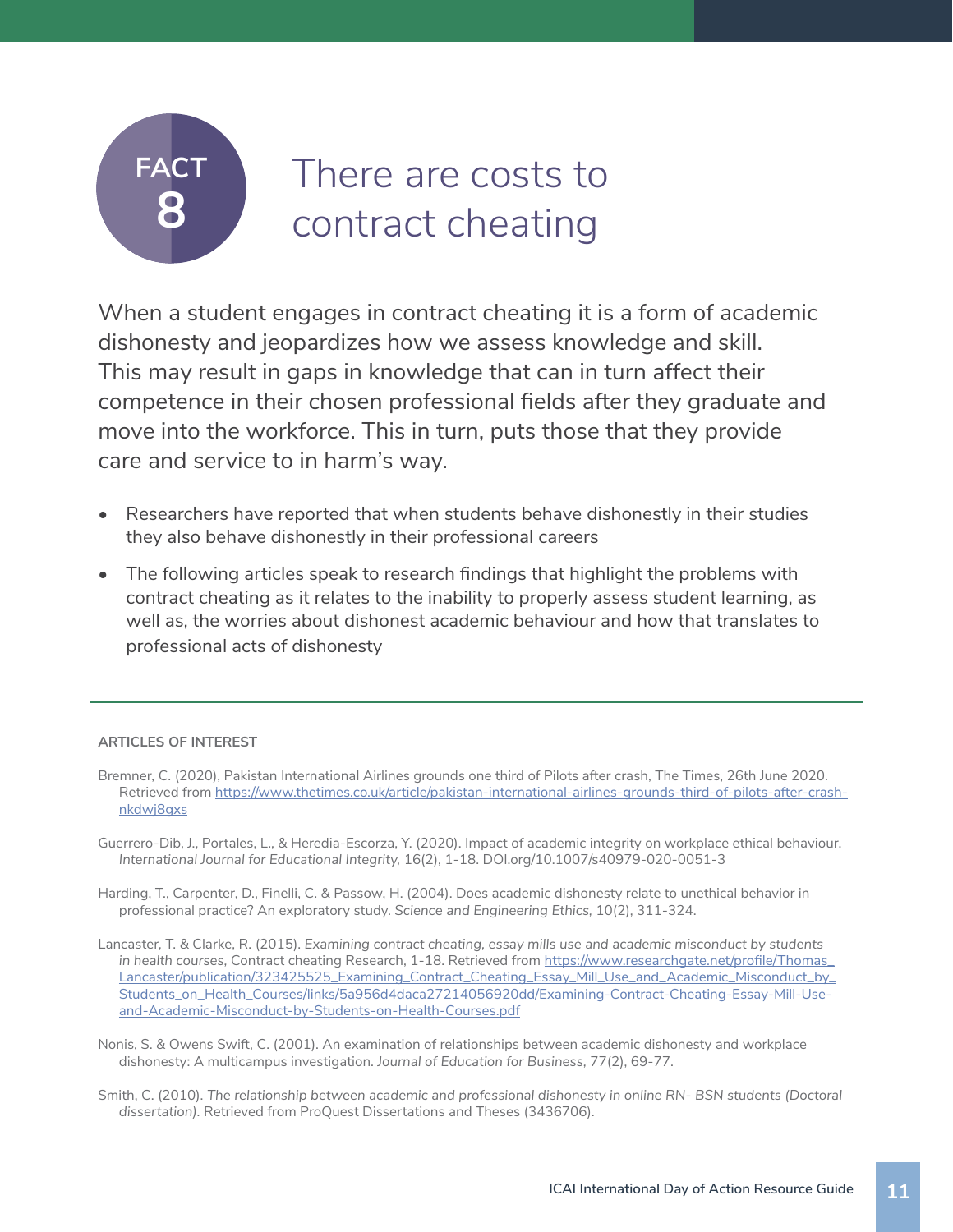## Some countries have outlawed contract cheating

Some countries have moved to criminalizing contract cheating.

- Contract cheating is a deliberate form of academic dishonesty and jeopardizes the ability of professors and teachers to evaluate student learning. The risk of students graduating with gaps in their knowledge, and moral development present risks to members of the public who receive their care and service. Due to the widespread negative effects for hiring organizations, and society at large, some countries have taken a deliberate stand to combat contract cheating through legislation.
- Click on the links to see some of the countries that have criminalized contract cheating.

- Australian Law
- **Irish Law (pp. 20-21)**
- **New Zealand Law**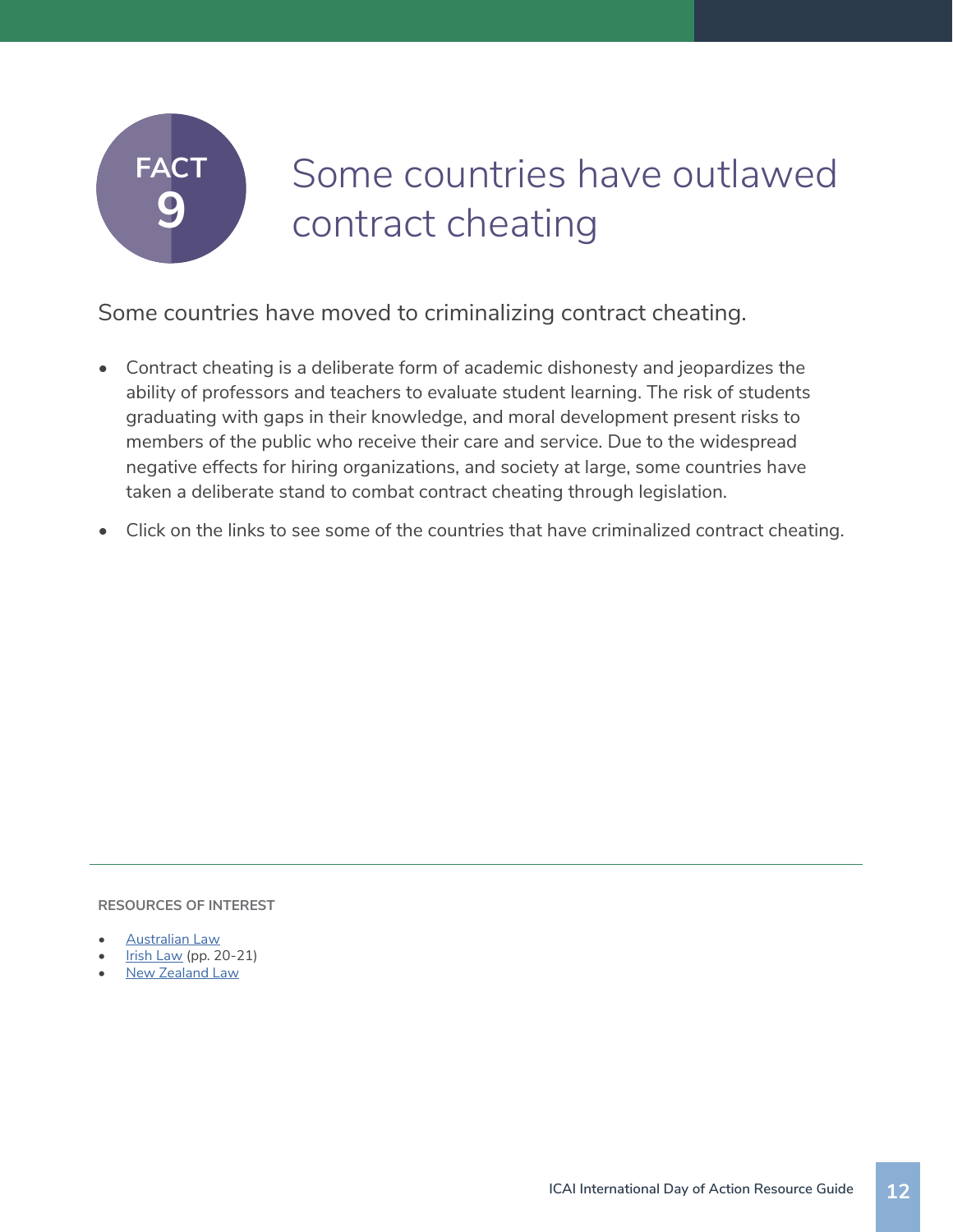## Academic integrity is an academic quality standard

Some countries around the world have included academic integrity in their national quality educational standards—A few quality assurance and accreditation bodies are already taking action to alert providers to these dangers and requiring them to take action, for example, in UK and Australia

- Lack of academic integrity negatively impacts on academic quality and standards
- If schools, colleges and universities allow students to graduate who have benefited from contract cheating, then, in addition to unfairness and dangers to health and safety, the lack of professional skills in their graduates will damage their reputation as an education provider
- For all the reasons set out here and those covered earlier, it is incumbent on all Quality Assurance and Accreditation Bodies responsible for educational oversight to ensure that all educational institutions
	- ‒ have a serious approach and commitment to integrity in education and research
	- ‒ develop, implement and maintain robust policies and procedures for promoting academic integrity
	- ‒ develop, implement and maintain robust policies and procedures for detecting and correcting all forms of academic dishonesty
	- ‒ take all necessary steps to raise awareness about and discourage contract cheating, in all its forms

Quality Assurance Agency (QAA) UK. (2020). *Contracting to cheat in higher education. How to address essay mills and contract cheating* (2nd ed). Retrieved from https://www.qaa.ac.uk/docs/qaa/guidance/contracting-to-cheat-in-highereducation-2nd-edition.pdf

Tertiary Education Quality and Standards Agency (TEQSA). (2017). *Good Practice Note.* Retrieved from https://www. teqsa.gov.au/latest-news/publications/good-practice-note-addressing-contract-cheating-safeguard-academic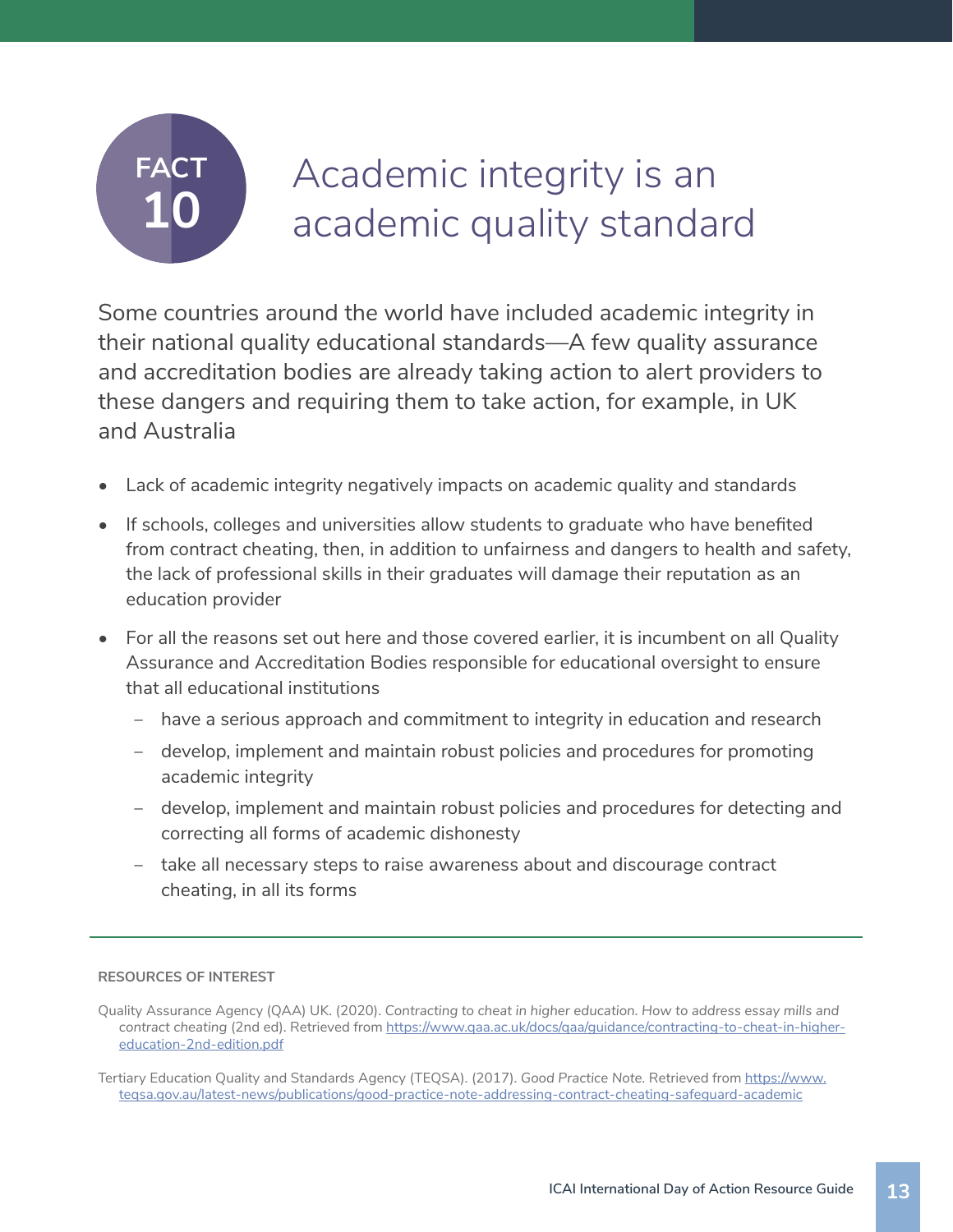## Mitigating contract cheating and other forms of academic dishonesty is important

"Rather than focusing solely on the responsibilities of individuals (whether those individuals are students or teachers), establishing a culture of integrity requires a holistic and multi-stakeholder approach which promotes integrity in every aspect of the academic enterprise" (Australian Government, 2017, p. 8).

- Contract cheating and other forms of academic dishonesty can be managed and mitigated through a unified and multi-pronged approach within organizations
- There are evidence-informed practices that can support building cultures that value academic integrity across all members of the learning community including leaders, students, faculty, staff, and external stakeholders.

- International Network for Quality Assurance Agencies in Higher Education (INQAAHE) & Tertiary Education Quality and Standards Agency (TEQSA). (2020). Toolkit to support quality assurance agencies to address academic integrity and contract cheating. Retrieved from https://www.teqsa.gov.au/sites/default/files/inqaahe-teqsa-qbbg-academicintegrity-toolkit-v1-0.pdf?v=1594958272 (pp 9-37).
- Quality Assurance Agency (QAA) UK. (2020). *Contracting to cheat in higher education. How to address essay mills and contract cheating* (2nd ed). Retrieved from https://www.qaa.ac.uk/docs/qaa/guidance/contracting-to-cheat-in-highereducation-2nd-edition.pdf (pp. 21-33).
- Tertiary Education Quality and Standards Agency (TEQSA). (2017). *Good Practice Note.* Retrieved from https://www. teqsa.gov.au/latest-news/publications/good-practice-note-addressing-contract-cheating-safeguard-academic (pp. 6-30)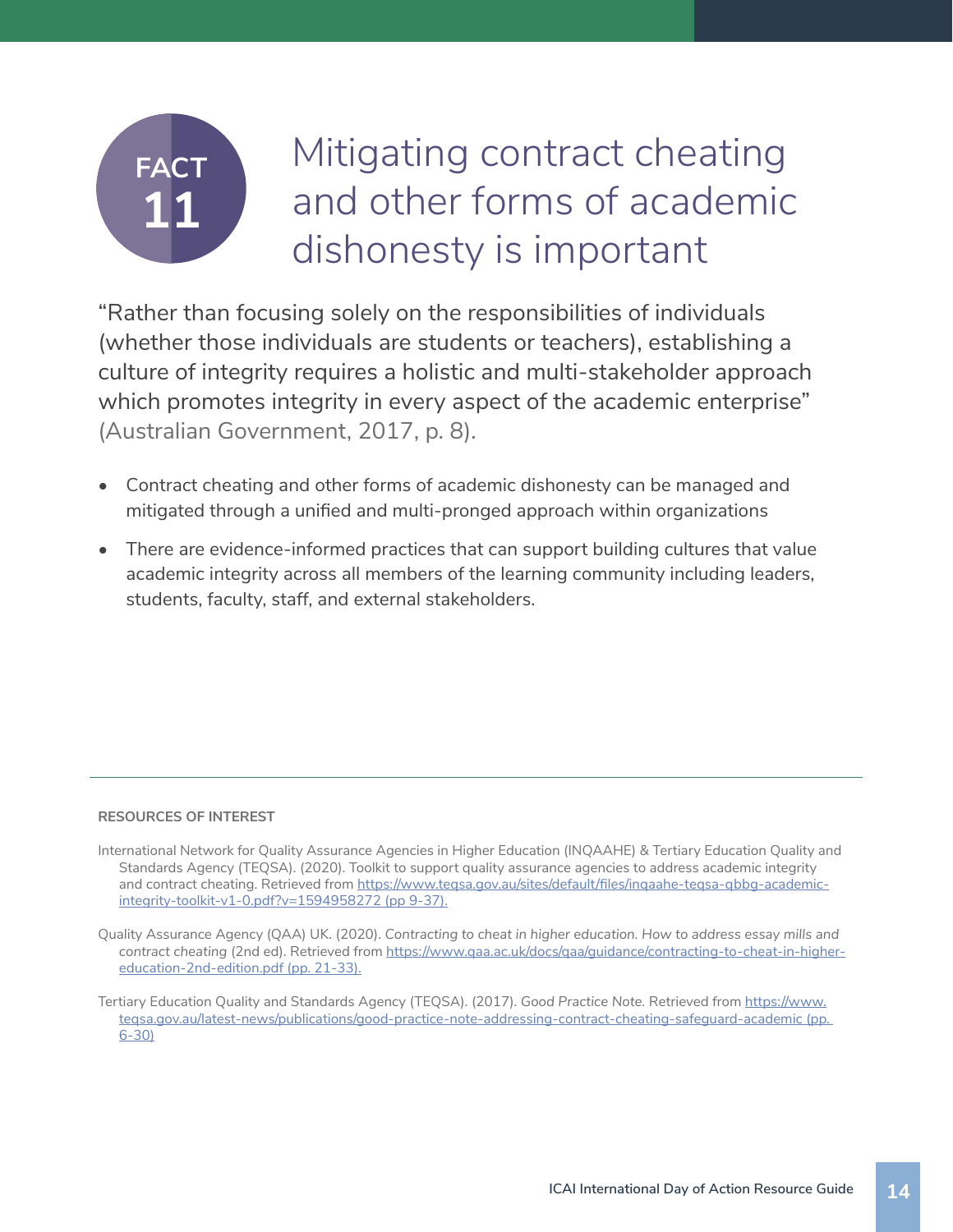## It's ok to get someone else to do my work—is a value that is being taught to children at a very young age

"…[when schools set] assessments that… expect parents to help followed by students then presenting the project as their own [in classrooms], the message is dangerous as it actually says it is ok to have someone else do an assessment for a student…" (Khan & Mulani, 2020, p. 48)

- Children learn at a young age what is acceptable and what is not. When they see their parents, siblings, and others around them completing their projects and then asking them to take credit, they learn that this is an acceptable practice in completing assessments.
- Some parents go beyond their own capacity to ask stationery shops to make science projects and models for their children, because they no longer have time as dualworking parents. This further teaches the child that it is now acceptable to pay someone to get an assessment completed.
- Most projects completed by parents are easily identifiable and most often appreciated and recognized as good projects by teachers and other parents, reinforcing the message
- While high schools and tertiary education institutions fight contract cheating, the seeds of this practice begin much earlier in a child's life, as the below research highlights

- Khan, Z.R. & Mulani, V. (2020). *Contract cheating values in school assessments what values are we really teaching our young students?* Proceedings of 6th International Conference Plagiarism Across Europe and Beyond 2020, European Network for Academic Integrity. April 17 - 19 2020. Pp 47 – 49. University of Wollongong in Dubai. Dubai. UAE. Retrieved from http://academicintegrity.eu/conference/wp-content/uploads/2020/09/Abstract-Book.pdf
- Khan, Z. R. (2019). *The desert diorama dilemma.* International Centre for Academic Integrity. Retrieved from https://www. academicintegrity.org/fairness/the-desert-diorama-dilemma/
- Cullen, C. (2019). *Growing with your students: Integrity as an issue for primary schools.* International Centre for Academic Integrity. Retrieved from https://www.academicintegrity.org/respect/growing-with-your-students-integrityas-an-issue-for-primary-schools/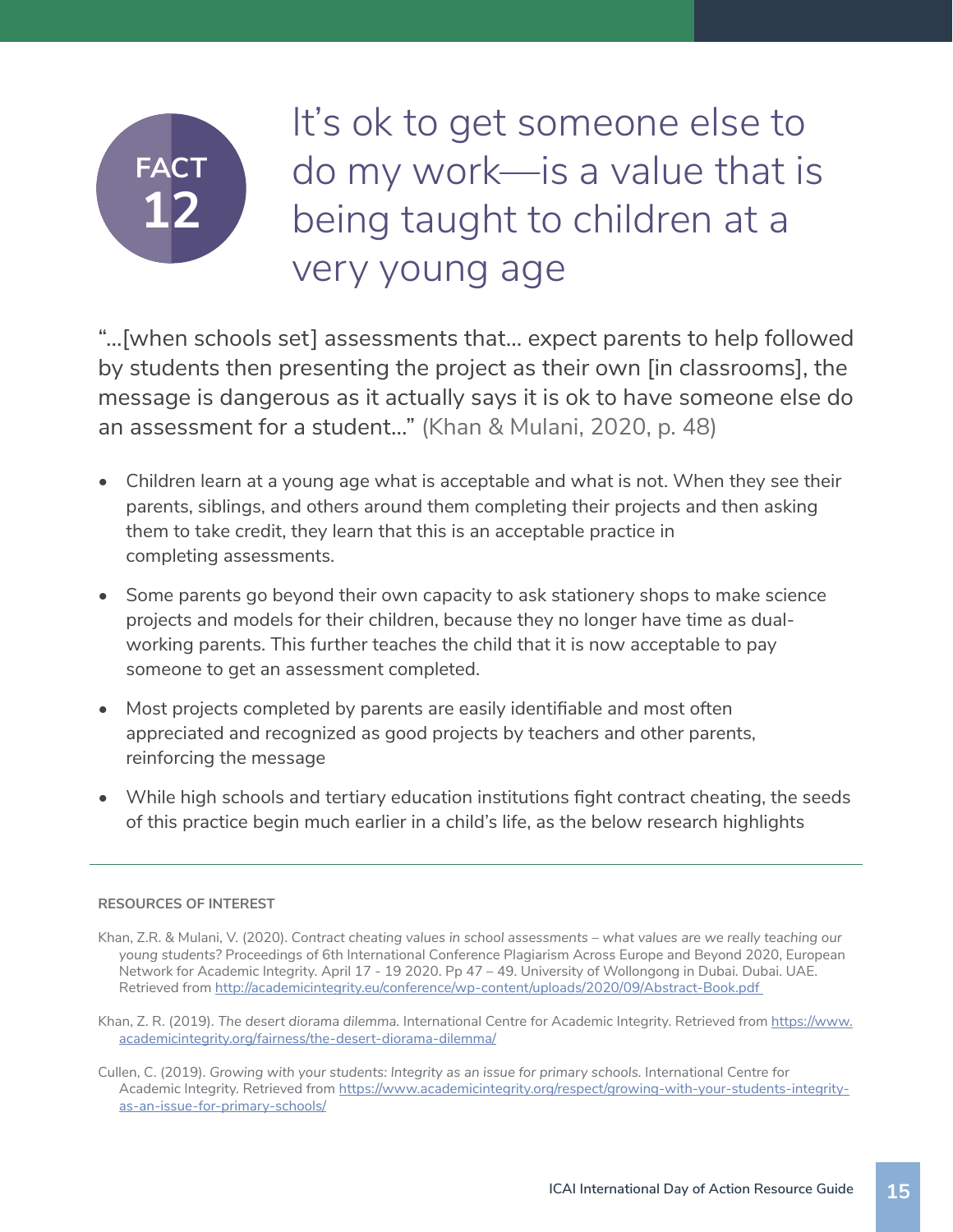

### **SPEAK UP & OUT AGAINST CONTRACT CHEATING!**

### **International Day of Action Against Contract Cheating**

Don't forget to register your organization for the IDoA by clicking on the following link **Register for IDoA**

## Tips to Prepare for your Organizations Participation

Here are some tips to consider as you plan your activities around the International Centre for Academic Integrity's IDoA Against Contract Cheating. If you want more information about one or more of the tips just click on the link. Choose the tips that make sense to you and your organization. Please check the ICAI website *Initiatives* heading for regular updates leading up to the IDoA (IDoA against Contract Cheating).



Enlist volunteers across your organization and in your communities to help with the planning and execution of the events for the IDoA.



Align your Initiatives with the ICAI Aims and Objectives for the IDoA, the ICAI Fundamental Values of Academic Integrity, and Your Organization's Values.



Engage your students.

Communicate with your internal and external communities.

Engage with the global community through the ICAI events.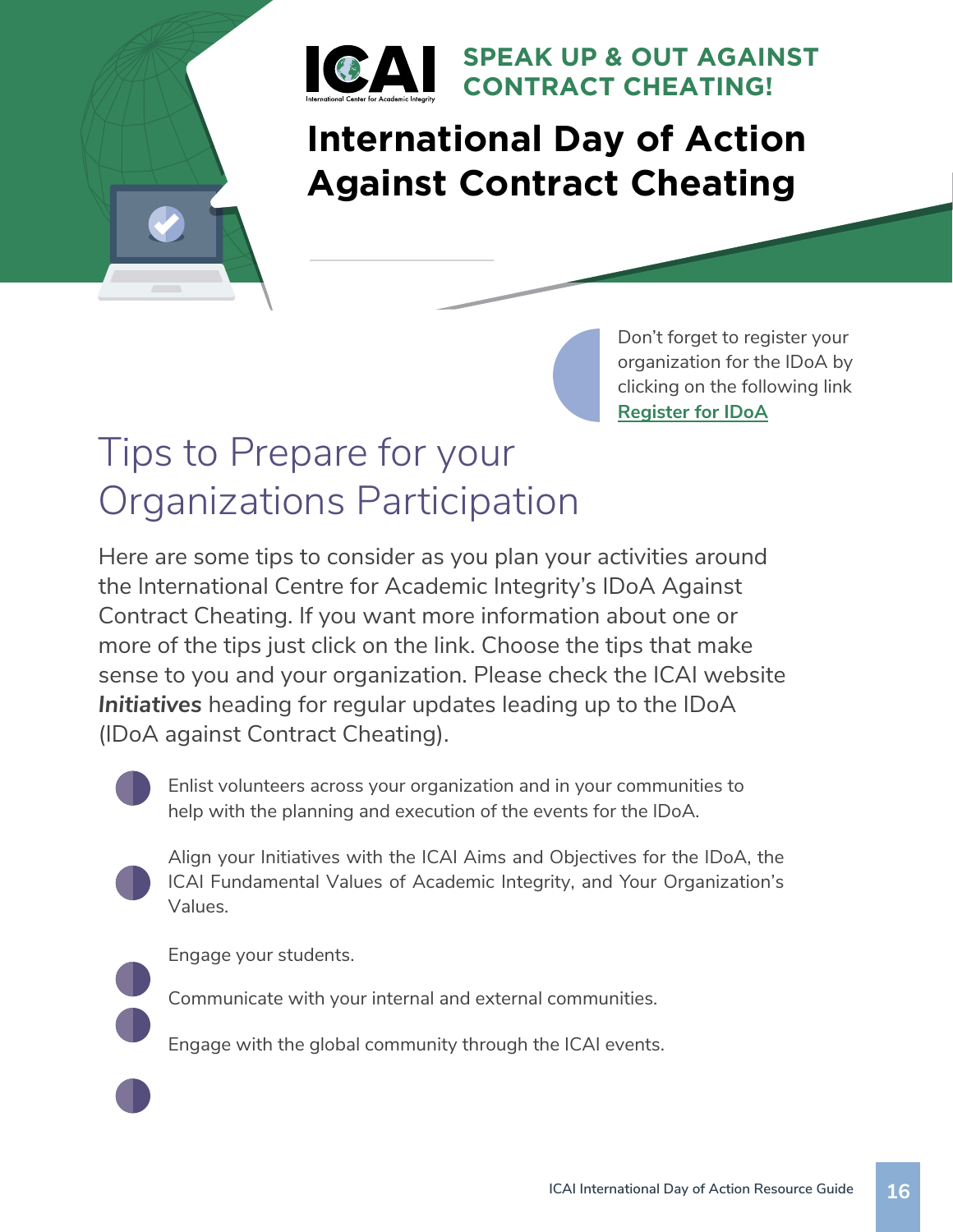

### **International Day of Action Against Contract Cheating**

**SPEAK UP & OUT AGAINST** 

**CONTRACT CHEATING!**



Enlist volunteers across your organization and in your communities to help with the planning and operationalization of the events for the IDoA

Organize a planning group that can help with the IDoA at your organization

- Try including student groups, faculty, staff, and leadership
- Choose a person(s) to lead (co-lead) the group and manage meetings (setting times, goals for meetings, keeping notes, communicating to team members)
- Be consistent with messages as you engage various groups within your organization help them understand why it is important to speak up and out about contract cheating (e.g. use the ICAI fact sheet, provide a clear definition of contract cheating, keep your messages positive)
- Keep notes from your meetings with clear action items and a responsible person(s) for each item – make sure your meetings are circulated to everyone on the group [this helps group members see progress and feel excited about the work you are doing]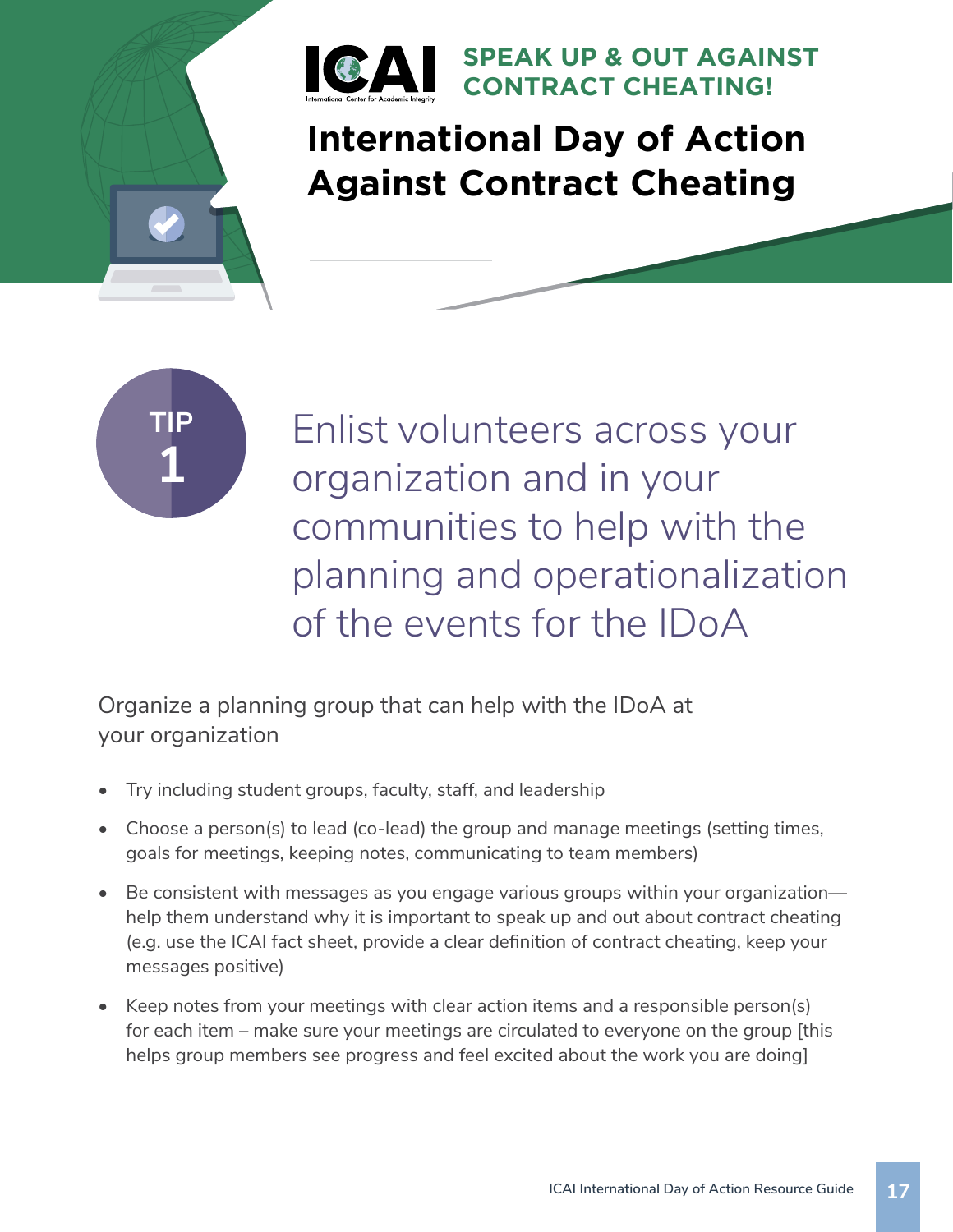Consider what you can do for the IDoA in your organization (will it be part of a week of activities or will you be doing something on the day of action)

- Have group members take on specific work to help get activities going
- One event can be as good as many events so believe in what you are doing be realistic for your organization and understand that COVID-19 has created challenges and worries to each of us personally
- If you are doing the IDoA as part of a series of other days or activities consider having something as a 'showstopper' that clearly highlights contract cheating
- Consider the uniqueness of your organization and work to your organization's strengths – see how this event aligns with your organization's mission/values/ philosophy
- Advertise the event(s) through established systems in your organization (e.g. school publications, regular newsletters, your main web page, social media platforms)
- Think about your budget if there is little or no money to run an activity then think about donations in kind (e.g. is there someone who can draw, write, manage the social media etc.)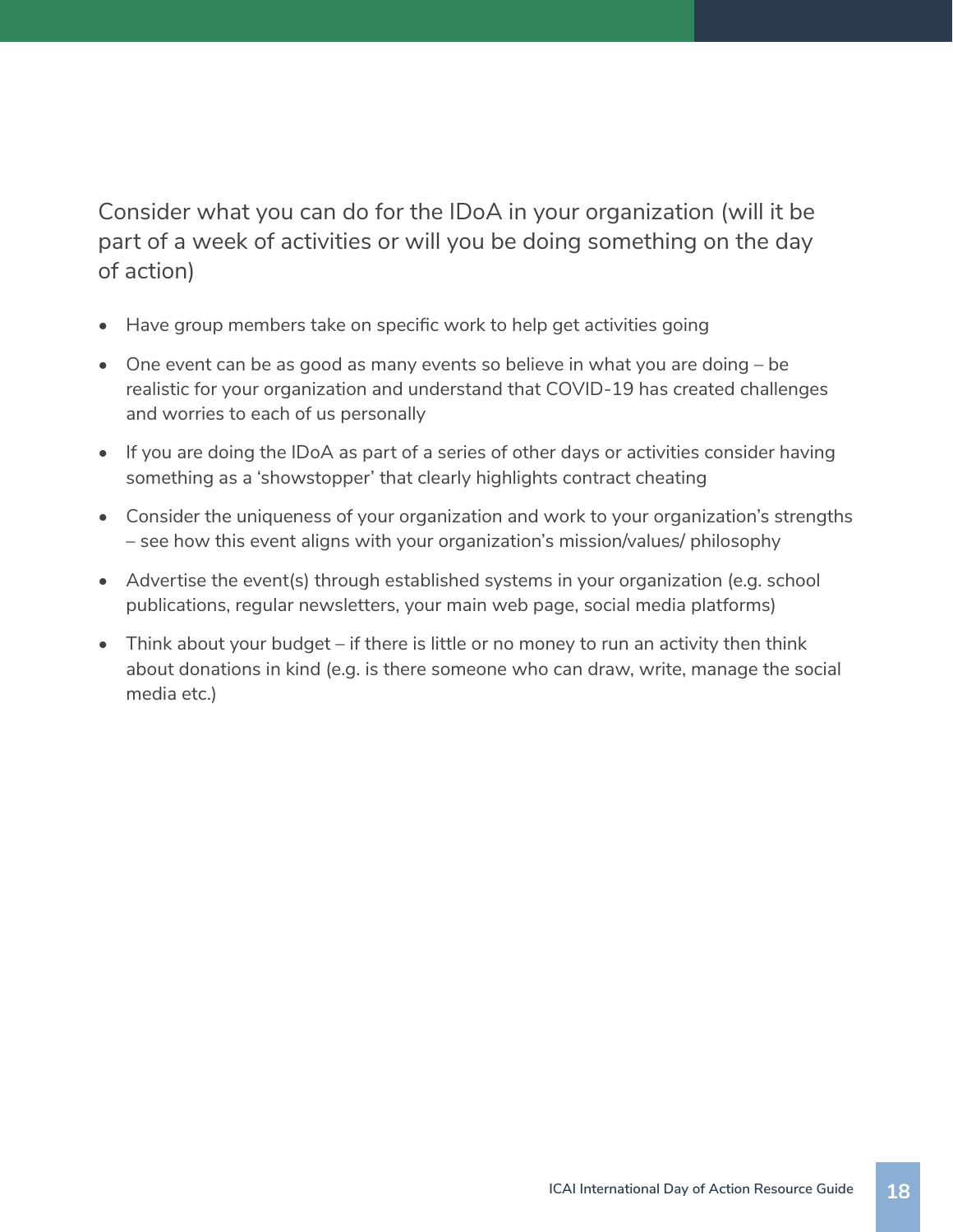

## **International Day of Action Against Contract Cheating**

**SPEAK UP & OUT AGAINST** 

**CONTRACT CHEATING!**



Align your Initiatives with the ICAI Aims and Objectives for the IDoA, the ICAI Fundamental Values of Academic Integrity, and Your Organization's Values

A day of action is intended to mobilize people toward a common cause. The **International Day of Action** (IDoA) **against Contract Cheating** aims to mobilize people in academic communities, along with interested stakeholders around the world to unite against acts of dishonesty contextualized through contract cheating. Contract cheating is deliberate dishonesty where students outsource their academic work.

Such acts reduce academic work to transactions. Contract cheating occurs through commercial for-profit sites and student acquaintances like "1) essay writing services; (2) friends, family, and other students; (3) private tutors; (4) copyediting services; (5) agency websites; and (6) reverse classifieds" (Lancaster & Clarke, 2016, p.639). Homework and tutoring sites are now included in the host of commercial for-profit sites that assume contracts with students to complete academic work. These sites are also working to engage students' help, often nefariously, to build their databases with class lecture notes, slide decks, and other course materials.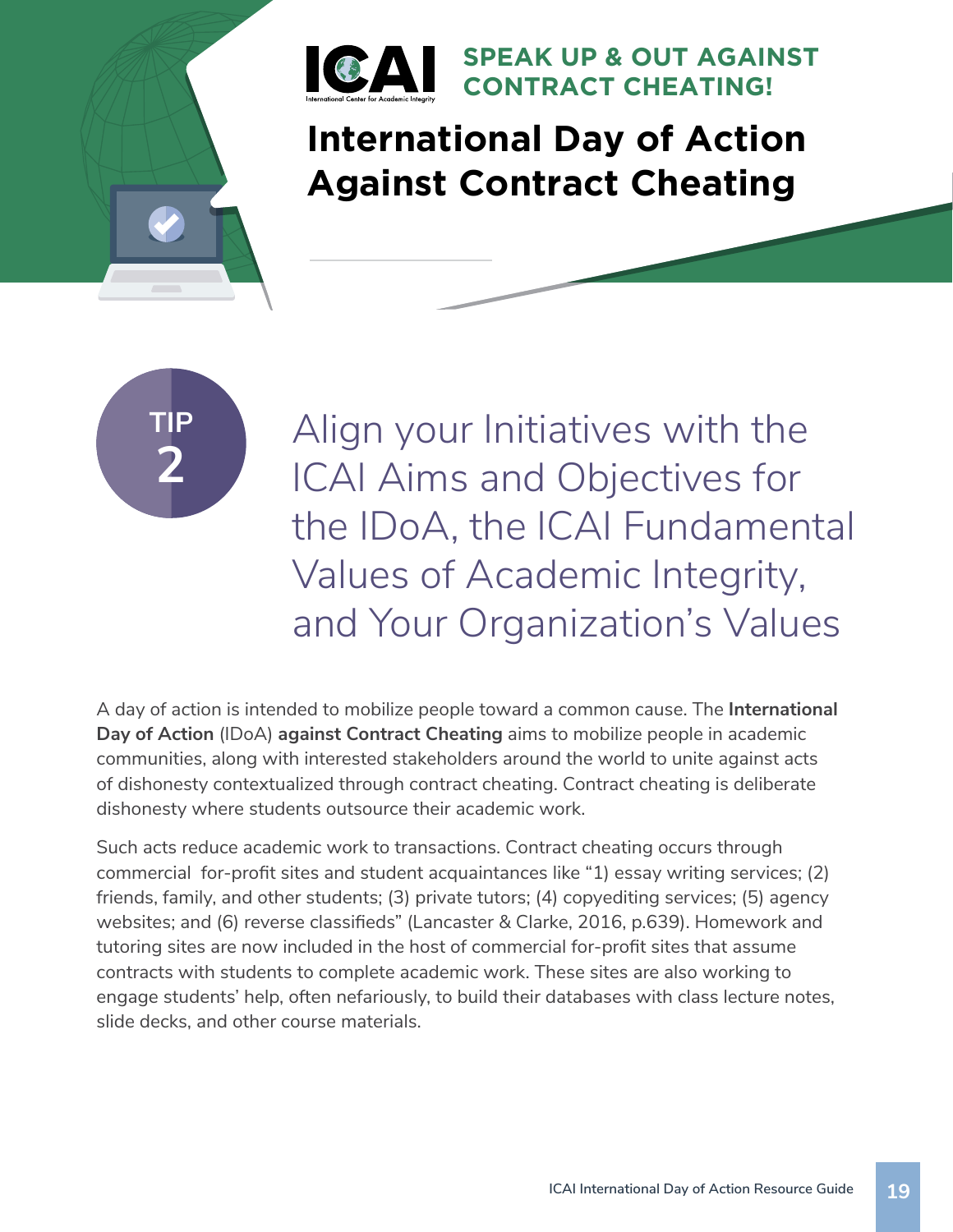There is no doubt that there are great costs associated with acts of contract cheating that threaten: the learning and safety of students; reputation of organizations and the quality of the degrees, diplomas, and certificates they grant; safety and wellness of those who hire our graduates or receive care and service from our graduates; members of the public who require and expect ethically sound graduates to contribute and support a just and thriving global community.

As you plan your IDoA activity(ies) on October 21/2020 [or if you plan to include the IDoA within a week long or month long academic integrity effort in your organization] take a look at the overall *Aims & Objectives* established by the ICAI—Subcommittee Planning for International IDoA Planning Members **IDoA Planning Committee Members**. Look for ways to connect your activities with the established aims and objectives for the IDoA 2020 **IDoA 2020 Aims & Objectives** as well as the fundamental values of academic integrity that have been described through the ICAI Fundamental Values of Academic Integrity document **ICAI Fundamental Values of Academic Integrity**.

In our efforts to support a unified voice it is important to remember and celebrate the uniqueness of your organizations while at the same time sharing our similar messages and commitments to delivering education that is grounded in quality and integrity. See if you can make connections with your own organization's values to capture the linkages between the IDoA and your institution.

This is important work we do and our united approach to speaking up and out against contract cheating is a positive opportunity to have an impact around the world. Check the ICAI site to learn more about the IDoA **https://www.academicintegrity.org/day-againstcontract-cheating/**

### Good luck with your Day of Action

#### **REFERENCE**

Lancaster, T., & Clarke, R. (2016). Contract cheating: The outsourcing of assessed student work. In T. Bretag (Ed.), *Handbook of academic integrity* (pp. 639-654). Springer-Nature. DOI 10.1007/978-981-287-098-8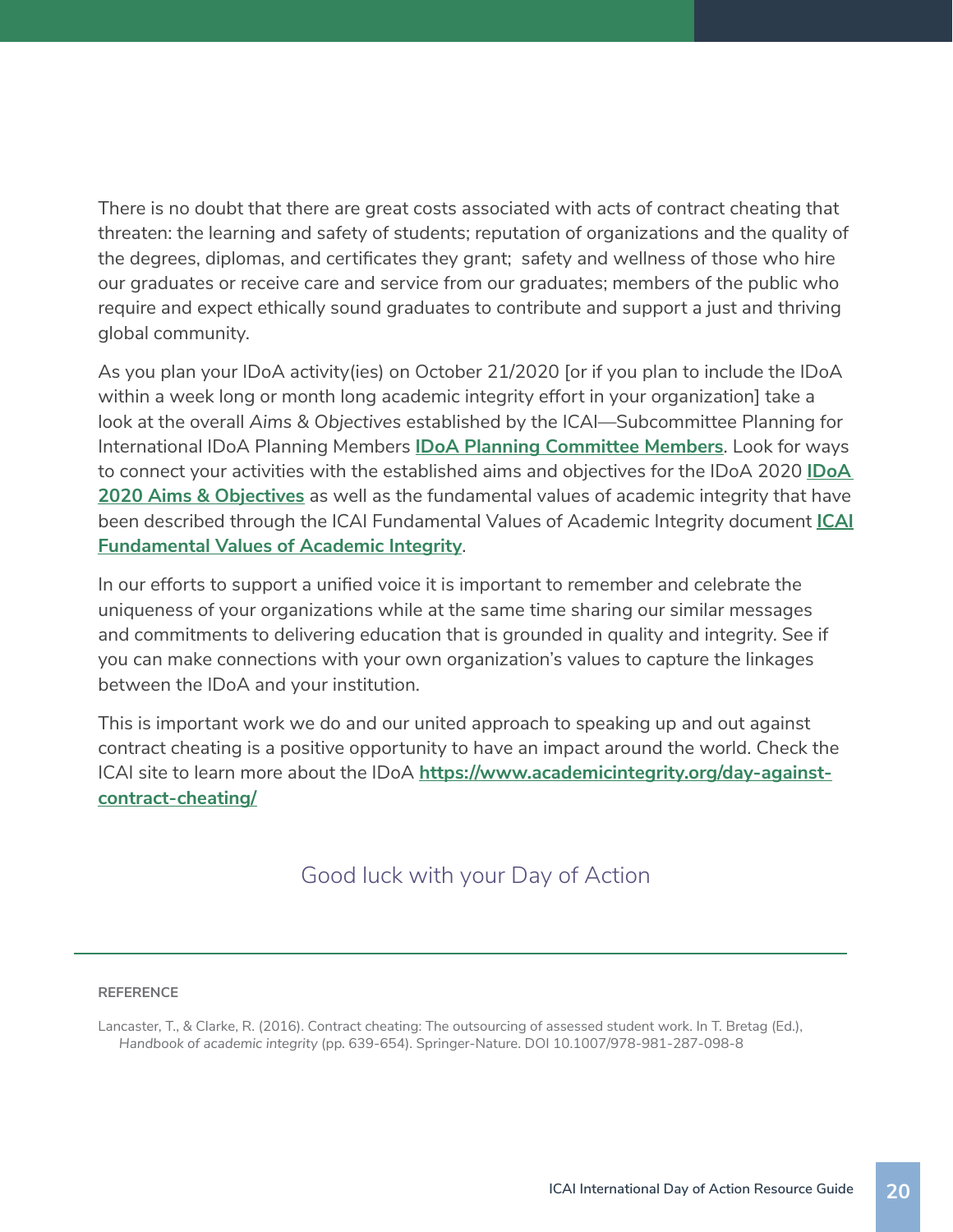

## **International Day of Action Against Contract Cheating**

**3**

### **Engage your students**

Students are one group that should be the focus for the **International Day of Action** (IDoA) against Contract Cheating. Students are also a big part of the equation to the success of your organization's (IDoA) efforts. The overall IDoA goals are to speak up and out against contract cheating, as well as raise awareness to the topic of contract cheating. In addition, six overarching aims and objectives were created for the 5<sup>th</sup> annual 2020 IDoA that can be found at the following link **https://www.academicintegrity.org/day-against-contractcheating/**

Students participate in contract cheating for a variety of reasons. Students who struggle with time management or are disengaged with a course or particular assignment are more likely to outsource their work (Amigud & Lancaster, 2019). The reasons for contract cheating fall into five categories:

- 1. academic aptitude
- 2. perseverance
- 3. personal issues
- 4. competing objectives
- 5. self-discipline (Amigud & Lancaster, 2019).

We know, "students who had high self-control were found to be unlikely to engage in contract cheating, even when the opportunity was available to them. Conversely, students with low self-control, who reported not engaging in contract cheating when the opportunity was not present, may do so if the opportunity was available" (Rundle, Curtis, & Clare, 2019, p. 9).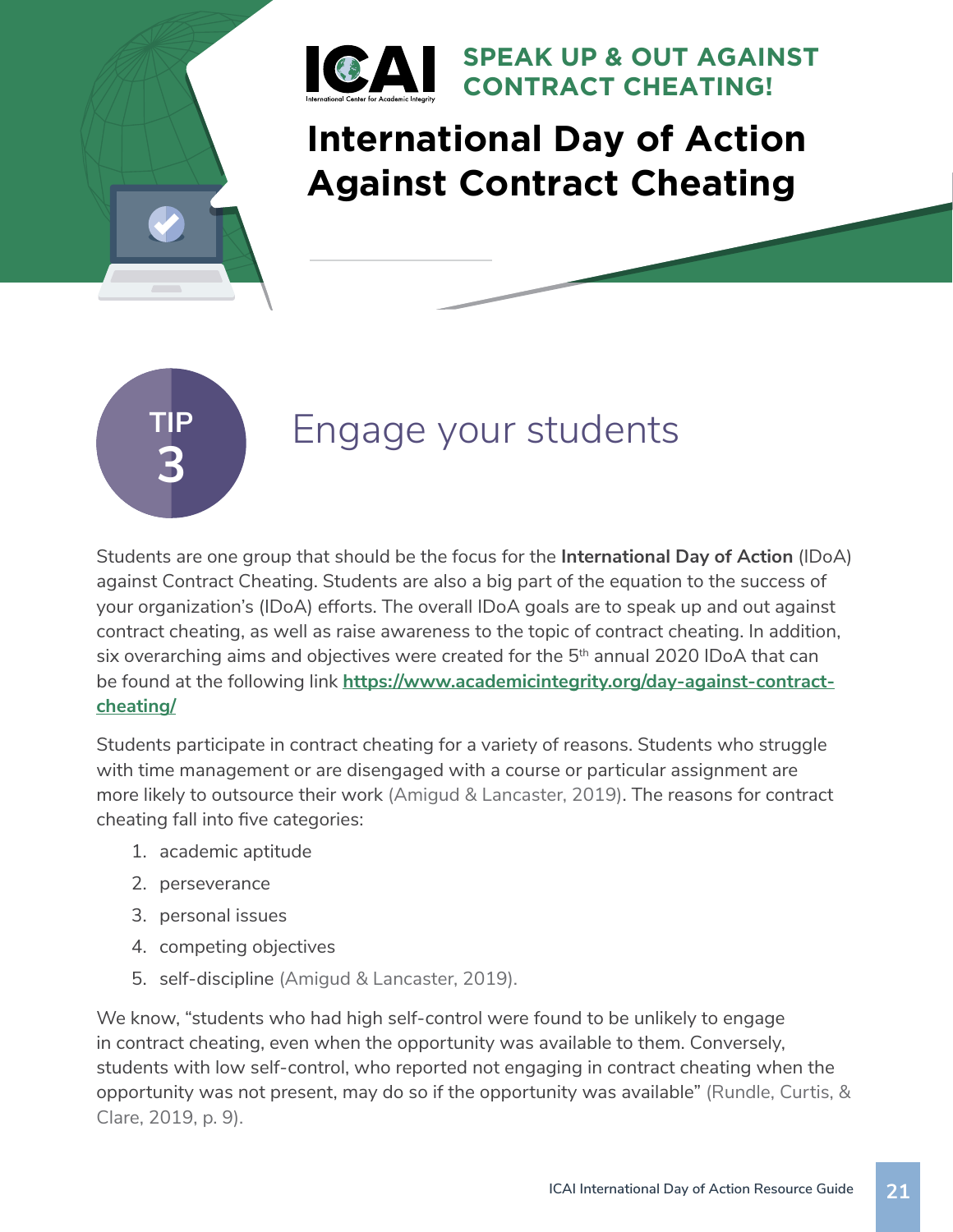Misalignment between faculty/teachers' expectations for integrity and students understanding of those expectations increases the risk for students to engage in acts of dishonesty (Glendinning, 2016).

For more information about students and contract cheating with a specific focus on some recommended education and support for students—please take a look at pages 12-17 in the QAA-UK document titled Contracting to Cheat in Higher Education (2nd ed.)

### **QAA Document**

### Ideas to Engage Students

- **Email/Contact Students** get students on board in a collaborative manner well in advance [student government – student societies, student clubs]
- Tell them about the international ICAI IDoA **Student Steering Group** and how students have been involved at the planning stages **Meet the ICAI IDoA Student Steering Group**
- Strike up a **student steering committee** that can help you plan and decide on the focus for the day [activities/themes/strategies to reach students across your organization]
- Consider if you want to promote a particular **theme** (ICAI theme is #myownwork  $\#$ excelwithintegrity – think about how does it fit within your organization & how will it be interesting for students to encourage their participation– personalize it to your organization—be sensitive to your organizational members' needs)
- Use social media to post stories or opinions about contract cheating and encourage students to post these on their social media accounts (remember to use this year's ICAI hashtags #myownwork #excelwithintegrity)
- Encourage students to follow the ICAI student social media efforts through
- Instagram @academicintegritymatters
- Twitter **https://twitter.com/TweetCAI**
- Facebook **https://www.facebook.com/AcademicIntegrity**
- Access your organization's **online methods for communication** to students to send messages about the day and opportunities for activities throughout the day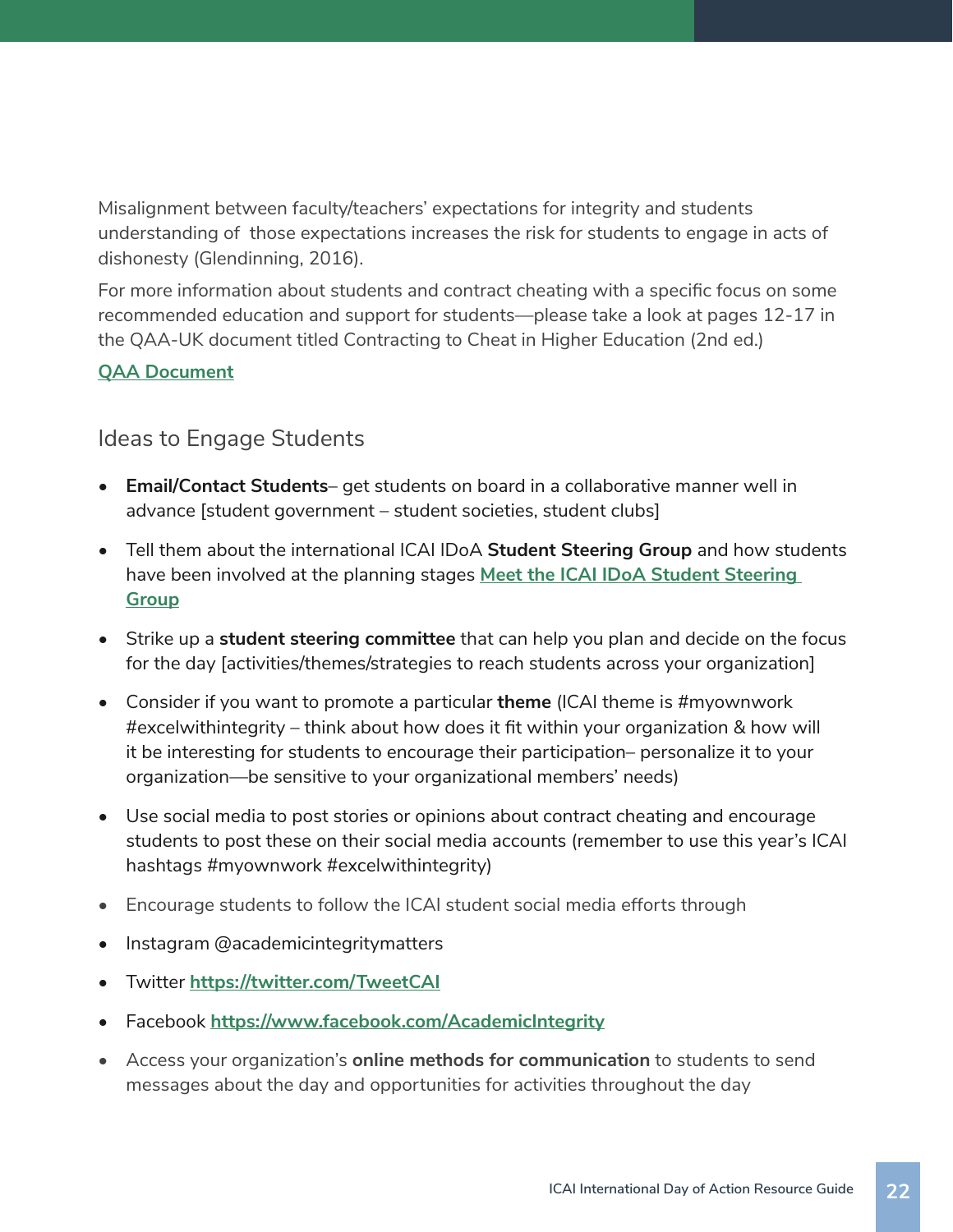- Consider entering the ICAI student creative contest (information available under the **Initiatives** Tab on the main ICAI webpage **https://www.academicintegrity.org/**)
- Organize **student contests** within your organization
- Plan for a **speaker or panel discussion** with virtual live feed presentations (encourage an all student panel)
- Join sessions of the live feed that will be broadcast through the ICAI Zoom account and Facebook live over 20 hours on October 21/2020 titled ~ *Twenty Live in 20 — Global Conversations about Contract Cheating* [information on the live feed event will be posted on the ICAI site with a full schedule of topics closer to the event]
- Engage departments within your organization that will support students with their integrity to be part of the day through presentations and activities (e.g. libraries/ writing centres/ tutor services)
- Create games to increase student knowledge and engage students in discussions around plagiarism and contract cheating (consider using interactive online tools that help you create these games i.e. Kahoot or the quiz feature on Instagram) – common facts about contract cheating can be found on the ICAI website under the **Initiatives** Tab on the main ICAI webpage **https://www.academicintegrity.org/**
- **• Some examples of games include the Defeat the Cheat Game and imagine how you might translate this to a virtual game**
- **• GSM London Defeat the Cheat Game:** a board game which can be downloaded (assets are available at link under a Creative Commons license)
- Spin the Wheel game: students guess at particular outcomes if someone violates academic integrity code of conduct
- **• One other resource that may provide deas on how to engage and educate students can be found at the following link Turnitin Session**
- For more student engagement ideas look to already published toolkits that can be accessed here
- ICAI Institutional Toolkit (pp. 7-9) **Contract Cheating Toolkit**
- TEQSA Academic Integrity Toolkit website **https://www.teqsa.gov.au/toolkit**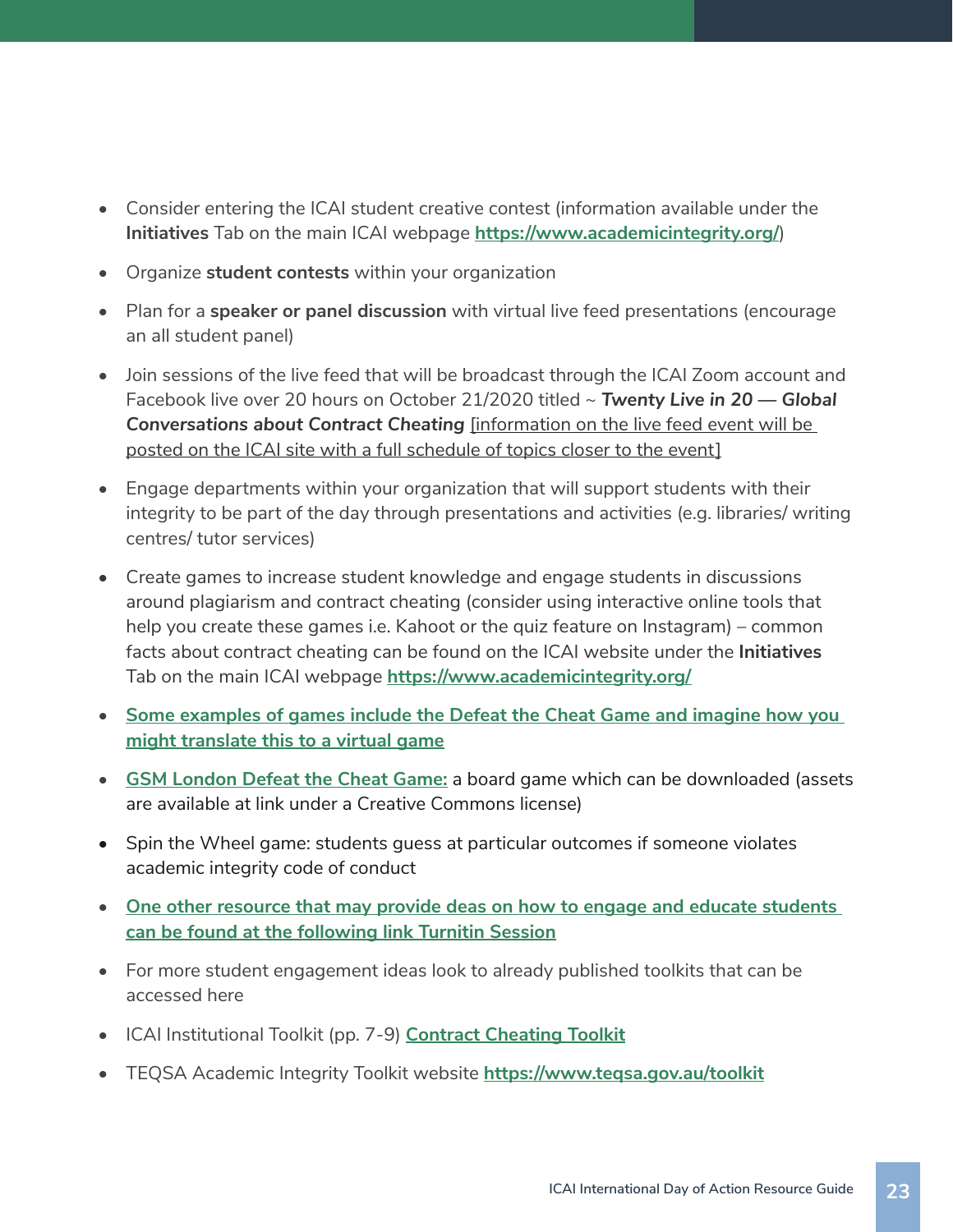#### **REFERENCES**

- Amigud, A. & Lancaster, T. (2019). 246 reasons to cheat: An analysis of students' reasons for seeking to outsource academic work. Computers & Education, 134, 98-107. Doi.org/10.1016/j/compedu.2019.01017
- Glendinning, I. (2016). European Perspectives of Academic Integrity, Chapter 5 in T. Bretag (Ed.), *Handbook of Academic Integrity,* Singapore: Springer, pp. 55–74.
- Quality Assurance Agency (QAA) UK. (2020). *Contracting to cheat in higher education. How to address essay mills and contract cheating* (2nd ed). Retrieved from QAA Document
- Rundle, K., Curtis, G., & Clare, J. (2019). Why students do not engage in contract cheating. Frontiers in Psychology, 10, 1-14. https://doi.org/10.3389/fpsyg.2019.02229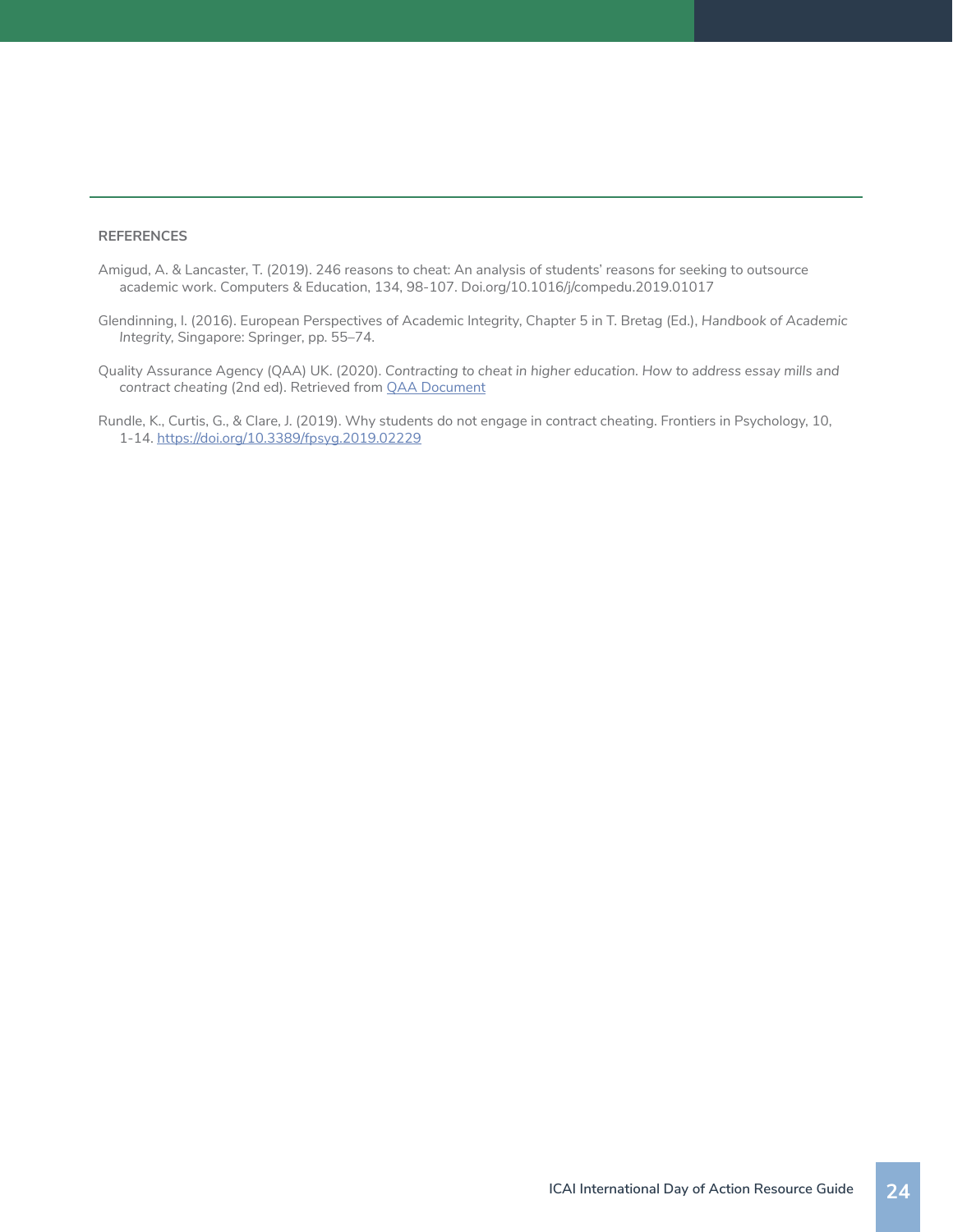

## **International Day of Action Against Contract Cheating**



## Communicate with your internal and external communities

The success of the IDoA at your organization will depend largely on clear, consistent communication with all stakeholders.

### Tips for Internal Communication

- Find out how internal members of your organization get their information and look to access those different communication outlets (e.g. regular newsletters, organizational publications, websites, emails, organizational media accounts, organizational TV channels or live feed options)
- Create clear messages that include a definition of contract cheating, explanation of the day, and description of the activities that will occur at your organizations (look at the aims and objectives for 2020's IDoA on the ICAI website **Aims & Objectives IDoA**
- [take a look at the Contract Cheating Facts document located on the ICAI website **https://www.academicintegrity.org/day-against-contract-cheating/**
- Tailor your messages for the specific audiences you are targeting (e.g. students/faculty & staff/ organizational leaders, alumni)
- Engage your students [See Tip #3 for more information]
- If you are doing activities within your organization engage important departments to have booths or activities that are interactive with giveaways that invite enthusiasm and interest in learning more about contract cheating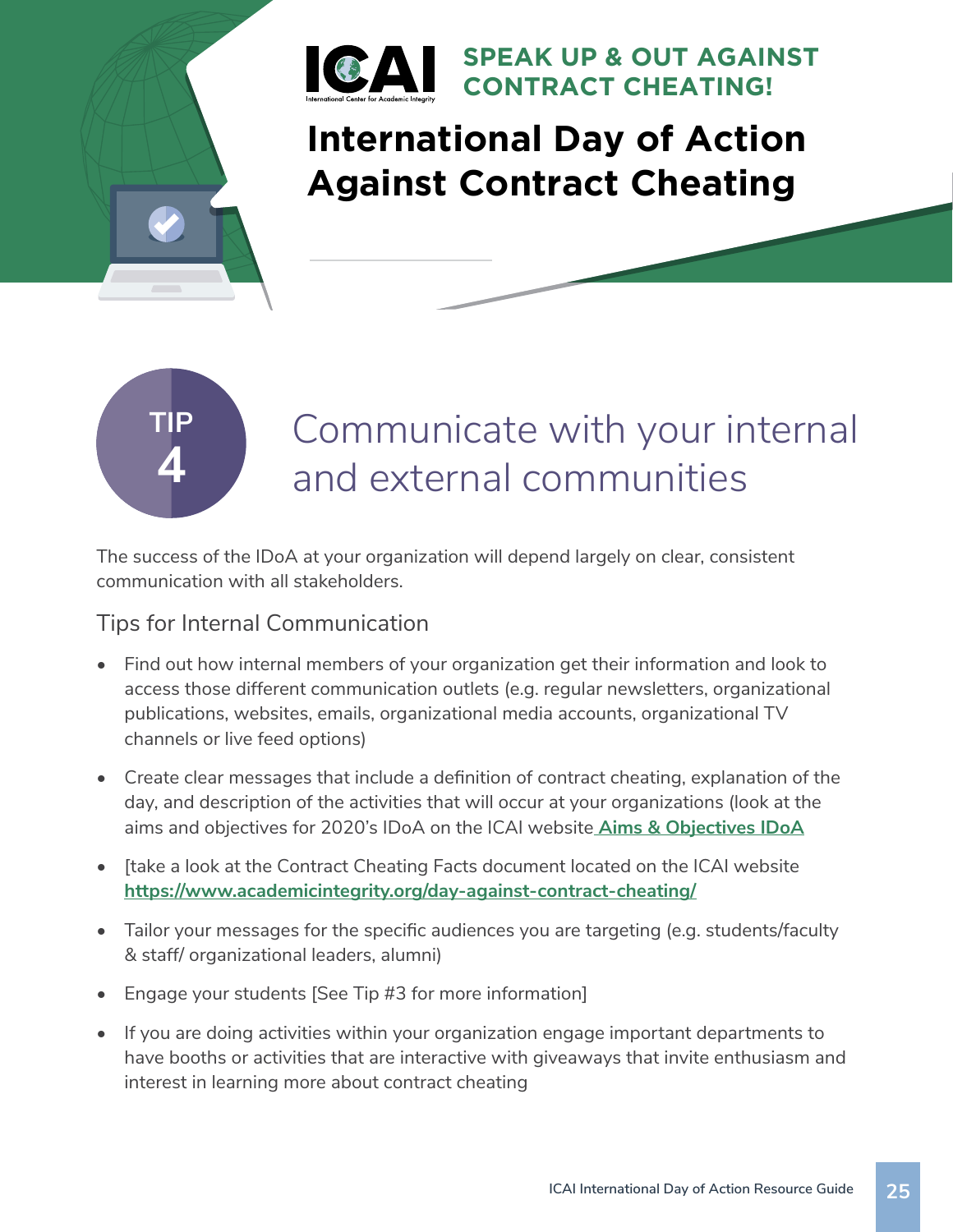- Send reminder messages to keep the enthusiasm growing up to the IDoA at regular intervals
- Publicize events
- Post images that represent the message [or use the ICAI IDoA image below], include ICAI hashtags to get the social media world buzzing [#myownwork #excelwithintegrity]



Tips for External Communication

- Work with your marketing or communications department to help you engage external partners
- Find out common ways that external partners and the public get information about your organization
- Engage your alumni through available communication (e.g. newsletters, social media, emails)
- Post messages on your website and through your organization's social media platforms
- Have contact people for the public who understand contract cheating and are able to field questions with their contact information available to access
- Consider organizing a panel discussion with internal and external stakeholders that can be held in person or online with live feed and the capacity to be recorded and posted for viewing later – enlist a moderator who is skilled at moderating and has knowledge about the subject of contract cheating
- Publicize events
- Consider accessing the press to engage the public in the conversation [an example of a press release can be found on the ICAI website **https://www.academicintegrity.org/ day-against-contract-cheating/**]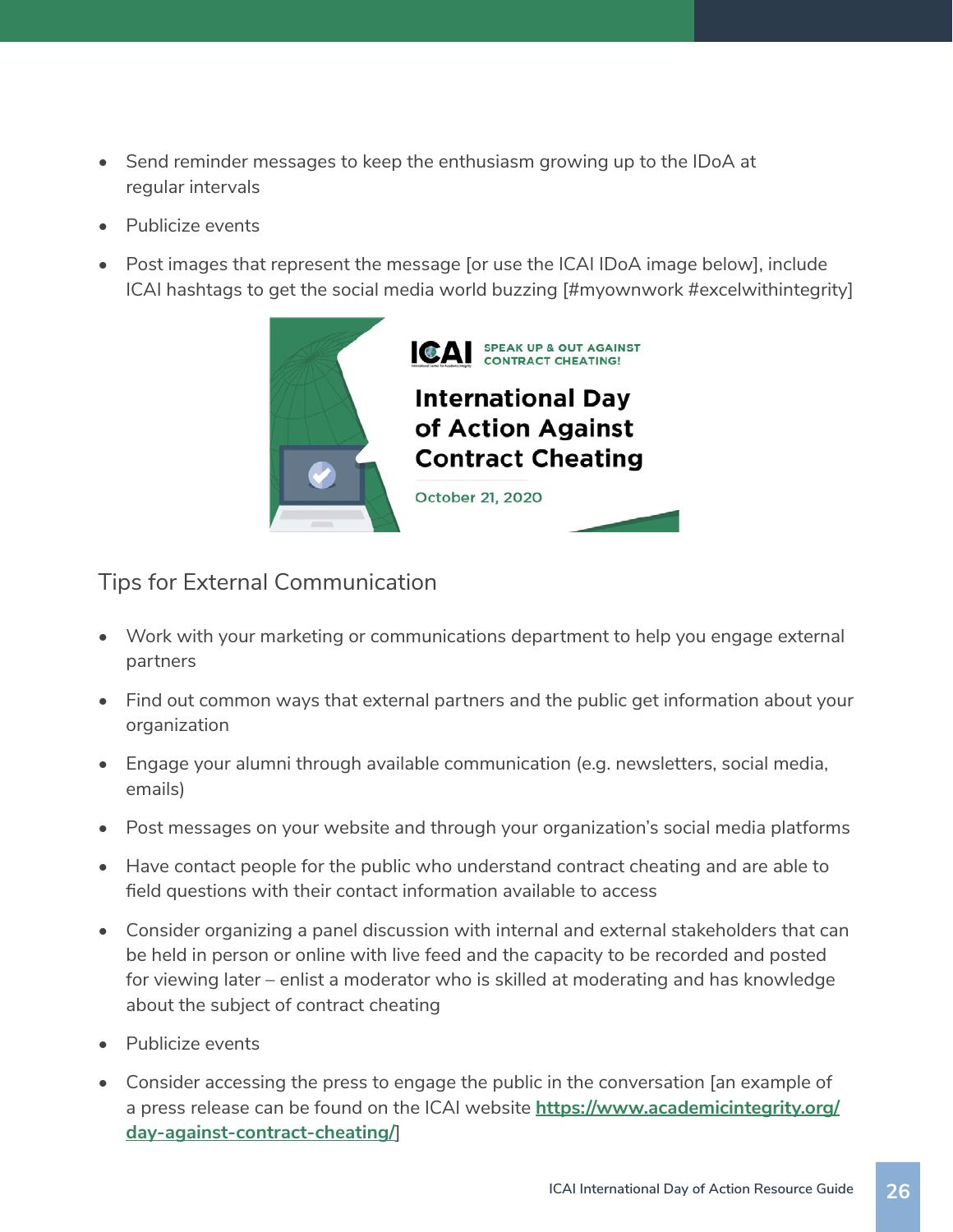

## **International Day of Action Against Contract Cheating**

**SPEAK UP & OUT AGAINST** 

**CONTRACT CHEATING!**



Engage with the global community through the ICAI events

This is the 5th International Day of Action (IDoA) against Contract Cheating hosted by the International Centre for Academic Integrity (ICAI). The main purpose of the day is to speak up and out against contract cheating. **The ICAI IDoA planning committee ICAI IDoA Planning Committee Members** described six specific aims and objectives for 2020 **Aims & Objectives for the IDoA 2020**

Take full advantage of all the resources posted on the ICAI webpage to organize your organization's day of action **https://www.academicintegrity.org/day-against-contractcheating/**. Resources and information will be uploaded to the site on a regular basis.

One new live stream initiative for the IDoA against Contract Cheating entitled, *Twenty Live in 20 — Global Conversations about Contract Cheating,* is scheduled for October 21st. The event will host 20 hours of live feed devoted to sessions from around the world where academics, experts, students, and stakeholders will join in a variety of conversations about the issue of contract cheating in real time.

 The goals for this live feed are to inspire, inform, and engage our various audiences so that we unite as a global community to speak up and out against contract cheating.

A full schedule of the events with titles, name of speaker(s), and log in information will be posted on the ICAI website closer to the day. All sessions will be recorded and archived to the ICAI website. Sessions will run through the ICAI Zoom account and through Facebook Live Feed.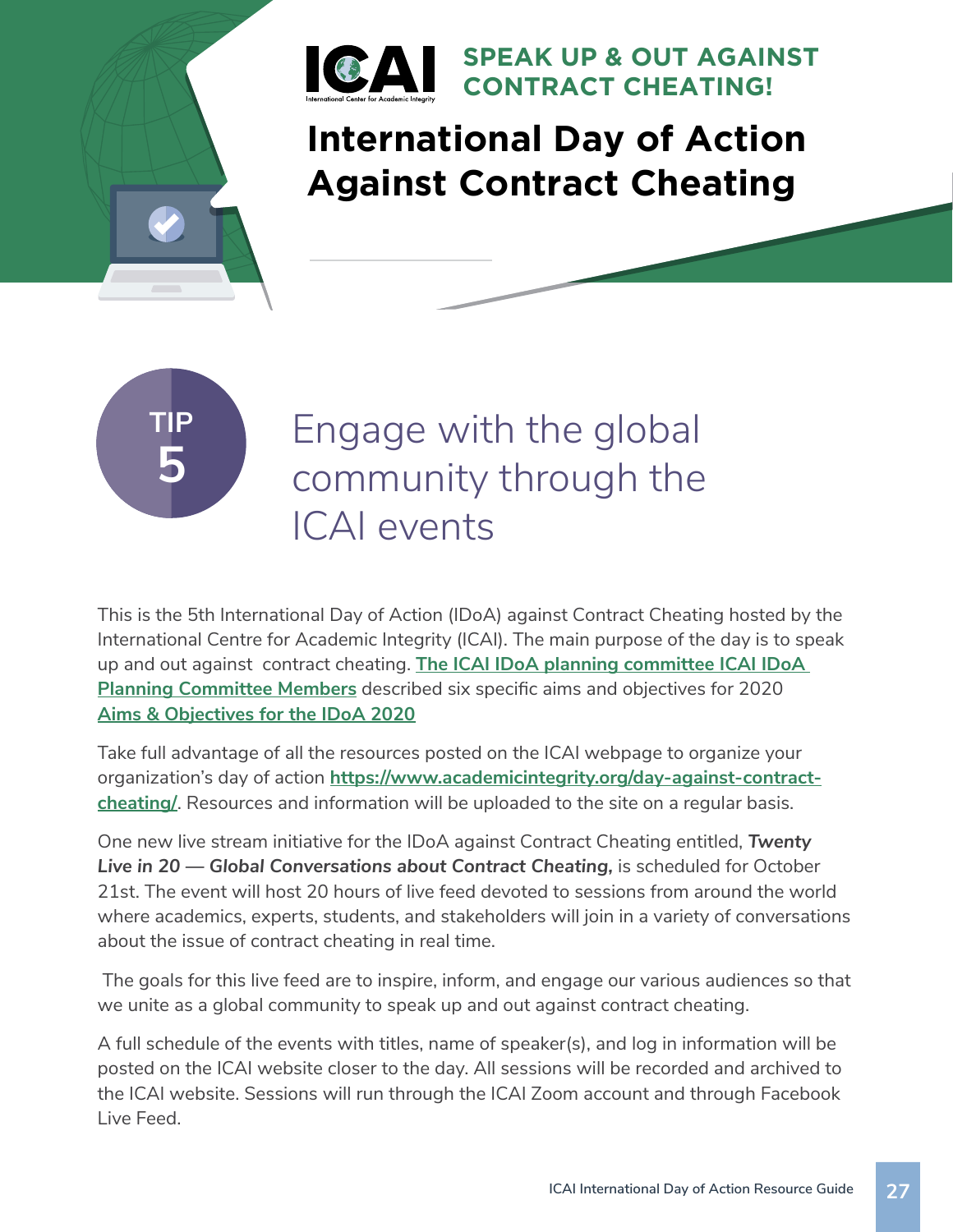Join our social media presence leading up to and on the IDoA. Post what your organization is doing or personal comments and opinions. We ask that you use the official hashtags for this year #myownwork #excelwithintegrity so that we can increase the social media conversation and engage people around the world on the topic. This year, our ICAI IDoA student steering committee **ICAI IDoA Student Steering Committee** took the lead with a strong social media campaign. We ask that you follow the ICAI social media platforms at:

- Instagram @academicintegritymatters
- Twitter **https://twitter.com/TweetCAI**
- Facebook **https://www.facebook.com/AcademicIntegrity**

### Here is to a great IDoA**!**